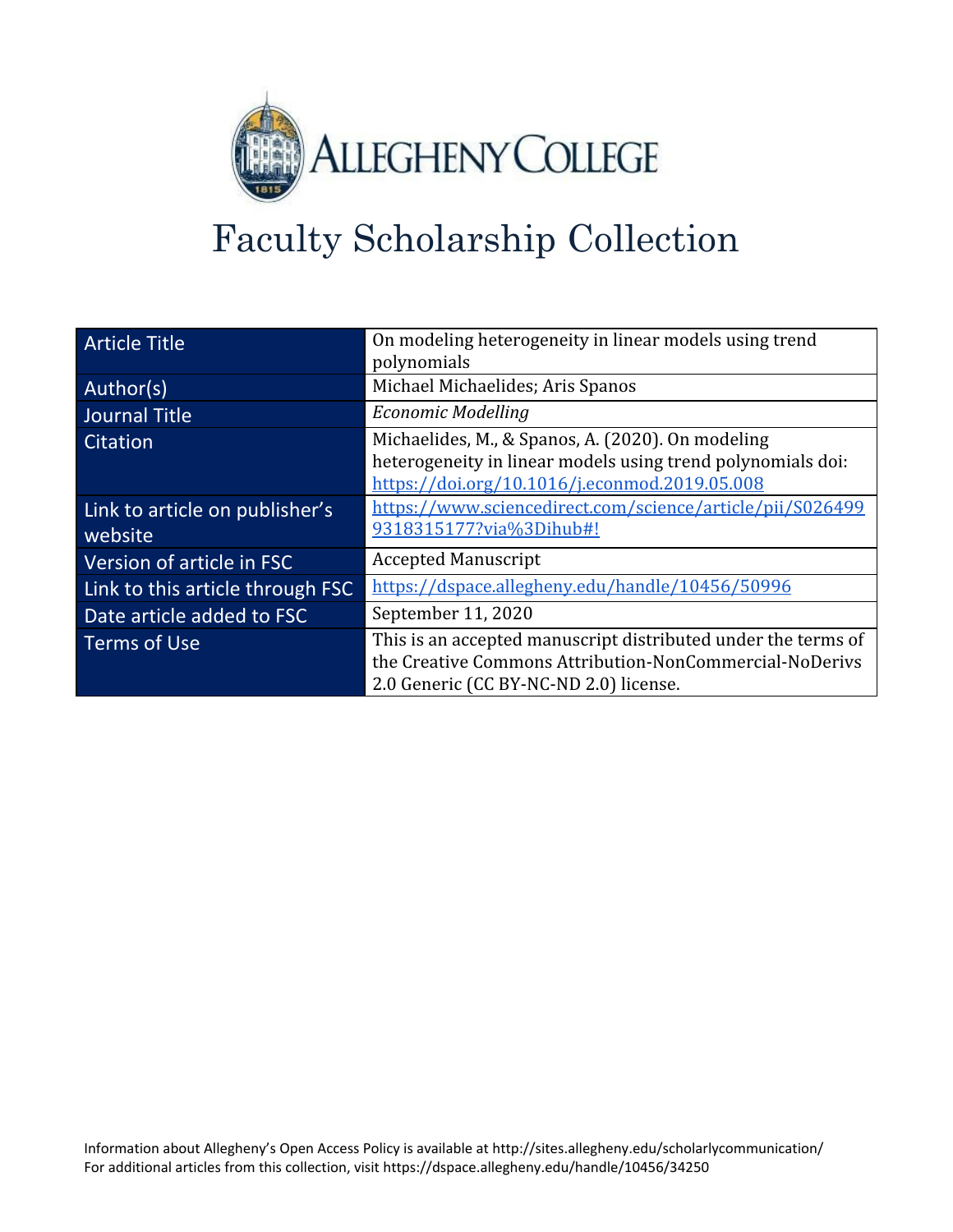## On Modeling Heterogeneity in Linear Models using Trend Polynomials

Michaelides<sup> $\dagger$ \*</sup>  $\dagger$ Allegheny College, Department of Economics, Quigley Hall, Box 20, Meadville, PA 16335, USA. E-mail address: mmichaelides@allegheny.edu Aris Spanos<sup> $†$ </sup> <sup> $\ddagger$ </sup>Virginia Tech, Department of Economics, Pamplin Hall, Mail Code 0316, Blacksburg, VA 24061, USA. E-mail address: aris@vt.edu

Published in Economic Modelling, Volume 85, February 2020, 74-86

Submitted: 15 October 2018

Article Accepted for publication: 10 May 2019

#### Abstract

The primary aim of the paper is to consider the problems and issues raised when the data exhibit time heterogeneity in the context of linear models. Ignoring time heterogeneity will undermine the reliability of inference and will give rise to untrustworthy evidence. Accounting for it using trend polynomials, however, is non-trivial because it raises several modeling issues. First, when the degree of the polynomial is greater than 4, or so, one needs to deal with the near-multicollinearity problem that arises. The second issue pertains to the type of polynomial that will adequately account for the time heterogeneity. Third, when the trend polynomials are treated as additional regressors, they will give rise to highly misleading statistical results. The paper investigates how different types of polynomials could deal with the near-multicollinearity and the modeling issues they raise, and makes recommendations to practitioners.

Key words: linear model; t-heterogeneity; near-collinearity; trend polynomial; orthogonal polynomial; orthonormal polynomial. JEL: C18, C22, C51, C52, C58

Correspondence author: Michael Michaelides, 520 N. Main Street, Box 20, Department of Economics, Allegheny College, Meadville, PA 16335, USA; phone: +1 (814) 332-3346; e-mail address: mmichaelides@allegheny.edu.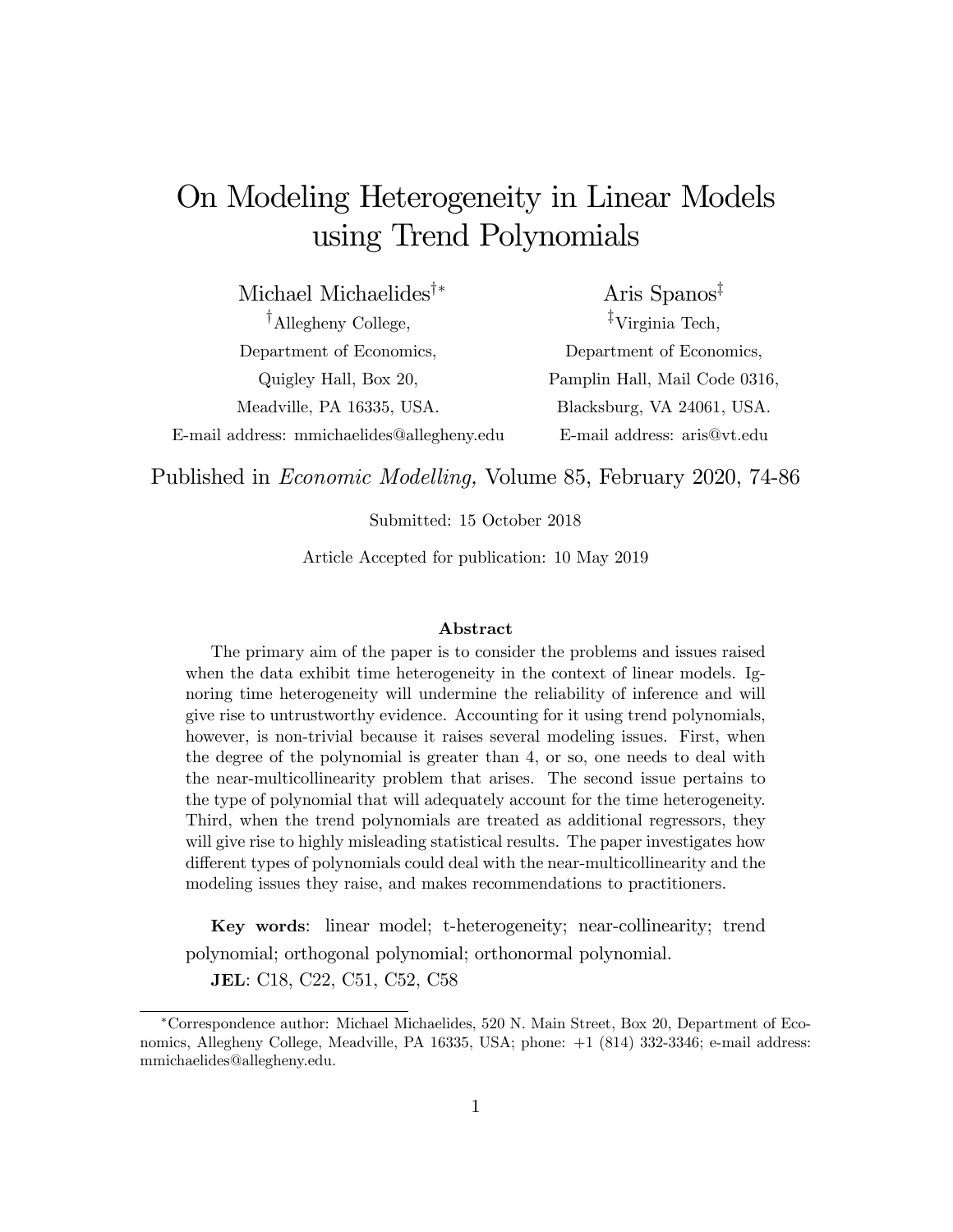## 1 Introduction

Beginning in the late 19th century, the modeling of economic time series was primarily based on the ad hoc decomposition (Morgan, 1990):

$$
y_t = \text{trend} + \text{seasonal} + \text{cycles} + \text{noise}, t = 1, 2, ..., n, ...
$$
 (1)

This was motivated by the fact that even a casual inspection of a t-plot (time plot) of most economic time series reveals three distinct regularity patterns: a trend, different cycles, and a certain degree of jaggedness around the trend and cycles that was viewed as random noise. When the cycles seem very regular, they are often interpreted as seasonality, but when they are irregular are viewed as business cycles.

The introduction of correlation and regression analysis by Galton in the 1880s (Stigler, 1986) provided the key tools for modeling time series data using (1). It soon became apparent, however, that correlation and regression analysis could give rise to 'dubious' results: apparent statistical associations that after closer scrutiny of the data are rendered ëspuriousí; see Hooker (1901) and Yule (1903). This led practitioners to use several ad hoc methods to remove the trend component with a view to address the problem of statistically spurious results. The most popular was to first remove the trend in some way, usually using deterministic trend polynomials up to degree 3 (Moore, 1914), and then apply correlation/regression to the detrended series. An alternative procedure, suggested by Hooker  $(1905)$ , was to first difference the data series and then apply correlation/regression using the first differences. It was not, however, obvious to which extend such methods addressed the spuriousness of the ensuing statistical results. Indeed, the problem of spurious correlation and regression results, initially raised by Yule (1926), resurfaced in Granger and Newbold (1974) using simulated data based on unit root processes. Despite the elucidating technical account proposed by Phillips (1986) to explain their simulation results, the real problem of addressing the spuriousness remained unresolved. To this day, this remains a problem that has not been adequately addressed, notwithstanding the extraordinary developments in statistics and econometrics since then.

In empirical modeling the statistical systematic information comes in the form of chance regularity patterns exhibited by the data. When evaluated in terms of learning from data about phenomena of interest, the success of such modeling depends crucially on how adequately these patterns are accounted for by the prespecified statistical model that comprises probabilistic assumptions from three broad categories: Distribution, Dependence, and Heterogeneity; see Spanos (2019). The heterogeneity category has been the least developed in the sense of devising concepts to account for different patterns of heterogeneity in economic data; see Phillips (2005). There are several reasons for this neglect, including the following.

First, over the last quarter century the focus on unit roots (Choi, 2015) has created the impression that the scope of unit root heterogeneity (stochastic trends) is broad enough to account for the majority of economic time series. In fact unit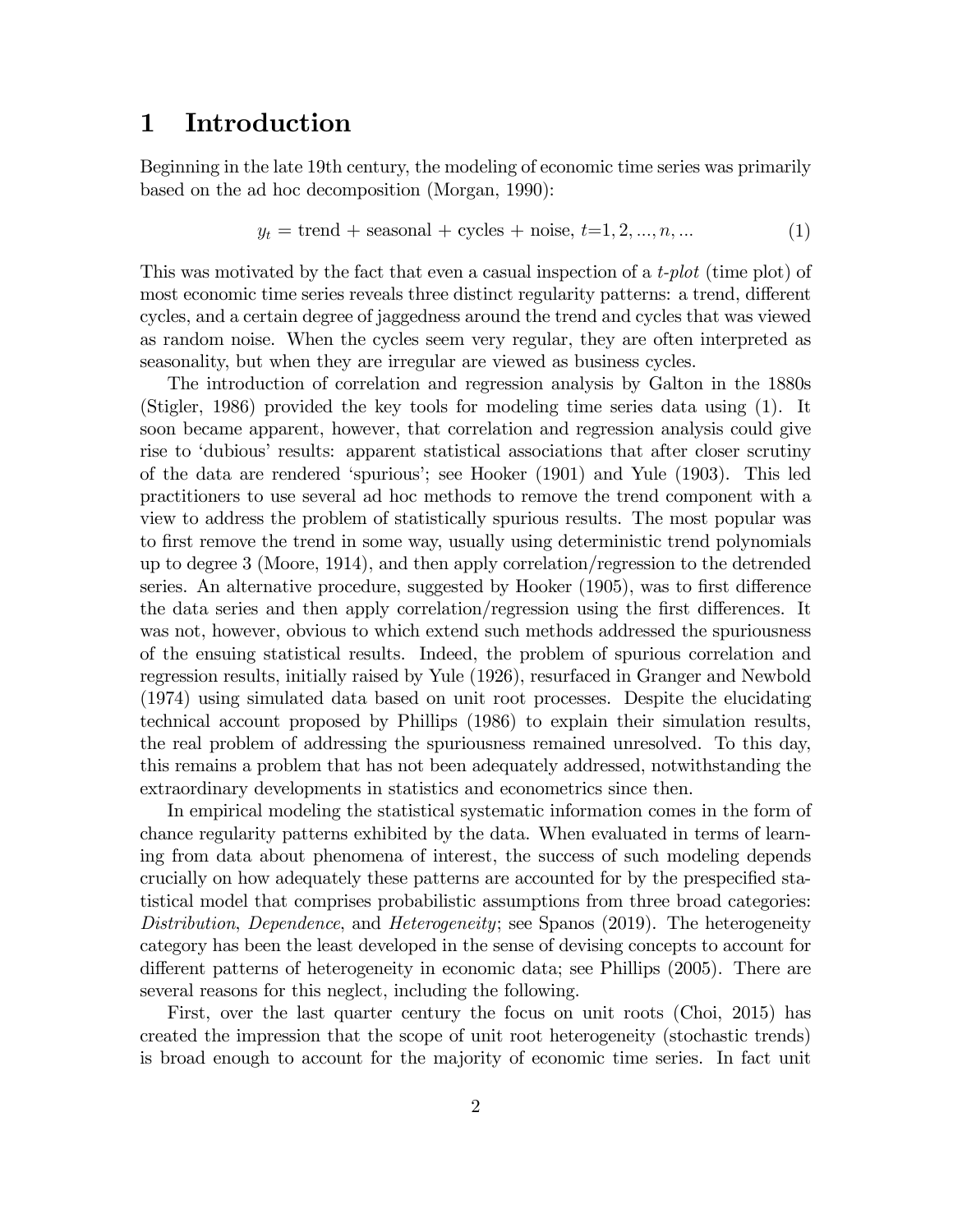root type heterogeneity is of rather limited scope. Focusing on the first two moments for simplicity, a stochastic process  $\{Z_t, t \in \mathbb{N} :=(1,2,...,n,...)\}\)$  is time heterogeneous when:

$$
E(Z_t) = \mu(t), \ Cov(Z_t, Z_s) = E[Z_t - \mu(t)][Z_s - \mu(s)] = v(t, s), \text{ for all } t, s \in \mathbb{N}, \tag{2}
$$

where  $(\mu(t), v(t, s), t, s \in \mathbb{N})$  are arbitrary functions of t and s. The unit root nonstationarity that has dominated time series modeling since the early 1990s is an extremely special case of (2) where the arbitrary functions  $\mu(t)$  and  $v(t, s)$  take very simple forms:

$$
\mu(t) = \mu \cdot t \text{ and } v(t,s) = \sigma(0) \min(t,s), \text{ for all } t, s \in \mathbb{N}.
$$
 (3)

Due to its highly restrictive form, one would expect only a small fraction of  $t$ heterogeneity (time heterogeneity) in economic time series data to be adequately modeled using stochastic trends stemming from unit root models, the simplest of which is:

$$
y_t = y_{t-1} + \varepsilon_t \to y_t = y_0 + \sum_{j=1}^{\text{stochastic trend}} \varepsilon_j , \varepsilon_t \sim \text{NIID}(0, \sigma^2), t \in \mathbb{N}.
$$
 (4)

Second, accounting for t-heterogeneity using generic trend polynomials in linear regression and related models is hampered by practical difficulties when the degree of the polynomial  $(p)$  is greater than 4 or so. It is well known that such polynomials are likely to give rise to *near-collinearity* (near-multicollinearity) problems; see Greene (2011, p. 129). Complicated forms of t-heterogeneity can easily arise in cases where several data series with heterogeneity are aggregated; see section 5 for an empirical example. In practice, it is not always easy to detect the presence of such t-heterogeneity by just glancing at the t-plots of the data. Moreover, it is uncertain what type of trend polynomials is likely to adequately account for such t-heterogeneity.

In general, accounting for t-heterogeneity exhibited by observed data is essential in empirical modeling because the presence of a neglected trend in one's data can result in inconsistent estimators for the parameters of interest, as well as sizeable discrepancies between the nominal (assumed) error probabilities (type I, II, power and coverage) and the actual ones. The primary aim of this paper is to articulate the potential consequences of neglecting the presence of t-heterogeneity in the data, and discuss the practical difficulties arising from accounting for this misspecification in the context of linear models. The discussion focuses on exploring different forms of trend polynomials whose degree could be potentially extended to  $p > 4$  and propose ways to address the potential near-collinearity problems that are likely to arise. Even though the focus of this paper is on t-heterogeneity, the discussion applies equally to cross-section data whose level of measurement is at least of ordinal scale.

To motivate the discussion that follows, section 2 brings out the serious consequences on the reliability of inference by not accounting for the mean t-heterogeneity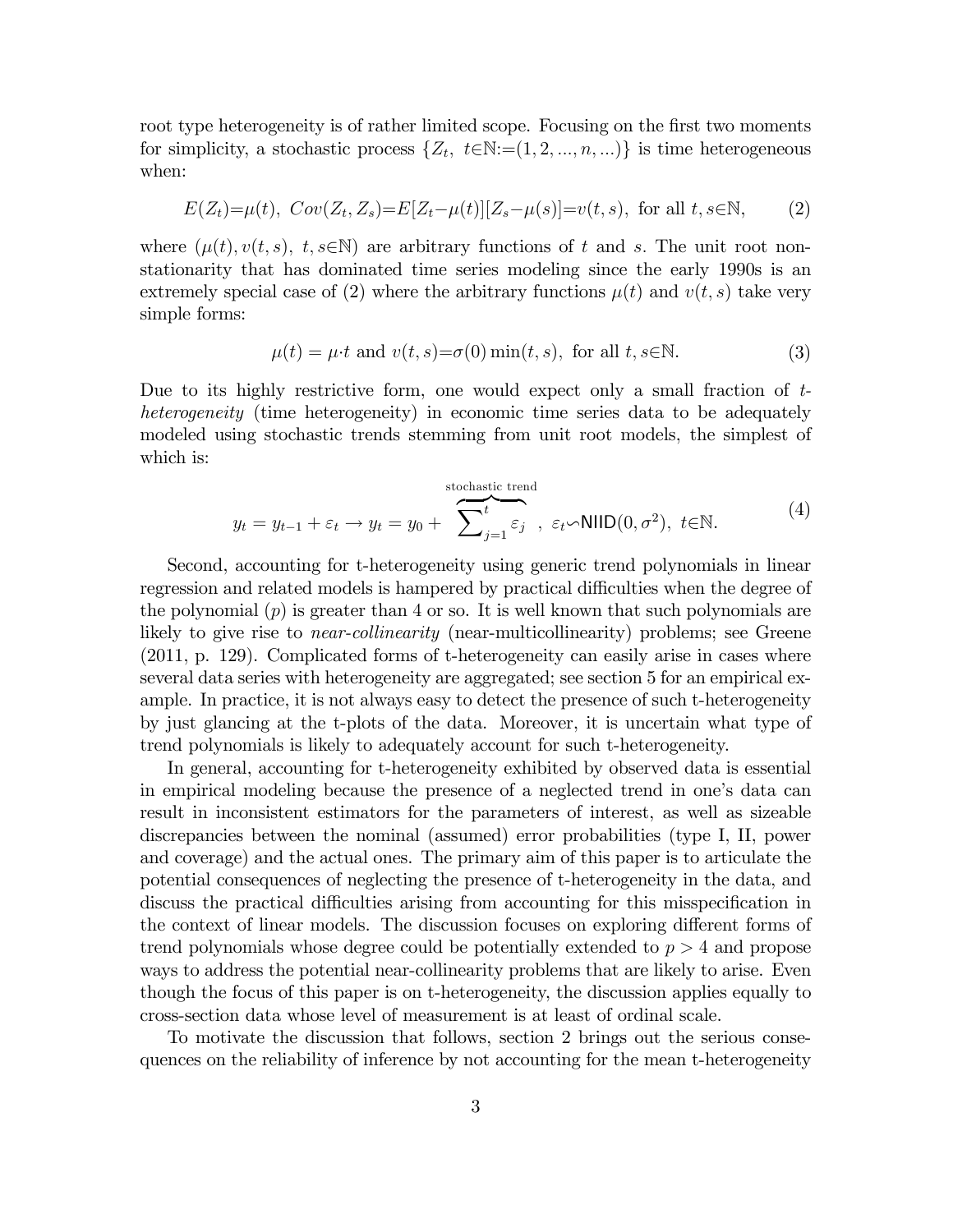in oneís data. Section 3 discusses the problem of near-collinearity in the context of a linear model stemming from the ill-conditioning of the regressor matrix. Section 4 evaluates a number of different ways one could deal with the near-collinearity problem. These include ordinary trend polynomials, the most widely used continuous and discrete orthogonal trend polynomials, orthonormal trend polynomials, and scaled trend polynomials. It is shown that conventional approaches to the modeling of t-heterogeneity do not adequately address the near-collinearity problem. Section 5 illustrates how one can model complicated forms of t-heterogeneity using an empirical example from asset pricing theory. Finally, section 6 concludes with recommendations to the practitioner.

## 2 Statistical misspecification: mean heterogeneity

#### 2.1 The Linear Regression  $(LR)$  model: specification

In an attempt to bring out the serious consequences for the reliability of inference stemming from ignoring the mean t-heterogeneity  $(\mu(t) : a$  trending mean) in one's data, let us focus the discussion on the Linear Regression (LR) model:

$$
y_t = \delta_0 + \delta_1 t + \delta_2 t^2 + \beta_1 x_{1t} + \beta_2 x_{2t} + u_t,
$$
  
\n
$$
(u_t | X_{1t} = x_{1t}, X_{2t} = x_{2t}) \sim \text{NIID}(0, \sigma^2), \ t \in \mathbb{N},
$$
\n(5)

where 'NIID' stands for 'Normal, Independent and Identically Distributed'. The LR model is used because it can be easily extended to the autoregressive of order  $p$  $(AR(p))$  model, which provides the cornerstone for time series modeling.

The error assumptions imply a particular statistical parameterization for the unknown parameters  $\boldsymbol{\theta} := (\delta_0, \delta_1, \delta_2, \beta_1, \beta_2, \sigma^2)$  in terms of the moments of the observable process  $\{Z_t:=(y_t,X_{1t},X_{2t}), t\in\mathbb{N}\}\$  underlying data  $Z_0$ ; see Spanos and McGuirk (2002). One can derive the parameterization directly using the joint distribution of the observable random variables involved:

$$
\begin{pmatrix} y_t \\ X_{1t} \\ X_{2t} \end{pmatrix} \sim \text{NIID}\left(\begin{pmatrix} c_{01}+c_{11}t+c_{21}t^2 \\ c_{02}+c_{12}t+c_{22}t^2 \\ c_{03}+c_{13}t+c_{23}t^2 \end{pmatrix}, \begin{pmatrix} \sigma_{11} & \sigma_{12} & \sigma_{13} \\ \sigma_{12} & \sigma_{22} & \sigma_{23} \\ \sigma_{13} & \sigma_{23} & \sigma_{33} \end{pmatrix}\right).
$$
 (6)

In this case, the regression and skedastic functions take the form (table 1):

$$
E(yt|\mathbf{X}_{t}=\mathbf{x}_{t})=\beta_{0}(t)+\beta_{1}x_{1t}+\beta_{2}x_{2t}, Var(y_{t}|\mathbf{X}_{t}=\mathbf{x}_{t})=\sigma^{2},
$$

where  $\beta_0(t) = \delta_0 + \delta_1 t + \delta_2 t^2$ ,  $\mathbf{X}_t := (X_{1t}, X_{2t})^\top$ , and the parameterizations of  $\boldsymbol{\theta}$  are (table 1):

$$
\beta_0(t) = E(y_t) - \beta_1 E(X_{1t}) - \beta_2 E(X_{2t}), \ \beta_1 = \frac{(\sigma_{12}\sigma_{33} - \sigma_{13}\sigma_{23})}{(\sigma_{22}\sigma_{33} - \sigma_{23}^2)}, \ \beta_2 = \frac{(\sigma_{13}\sigma_{22} - \sigma_{12}\sigma_{23})}{(\sigma_{22}\sigma_{33} - \sigma_{23}^2)}, \tag{7}
$$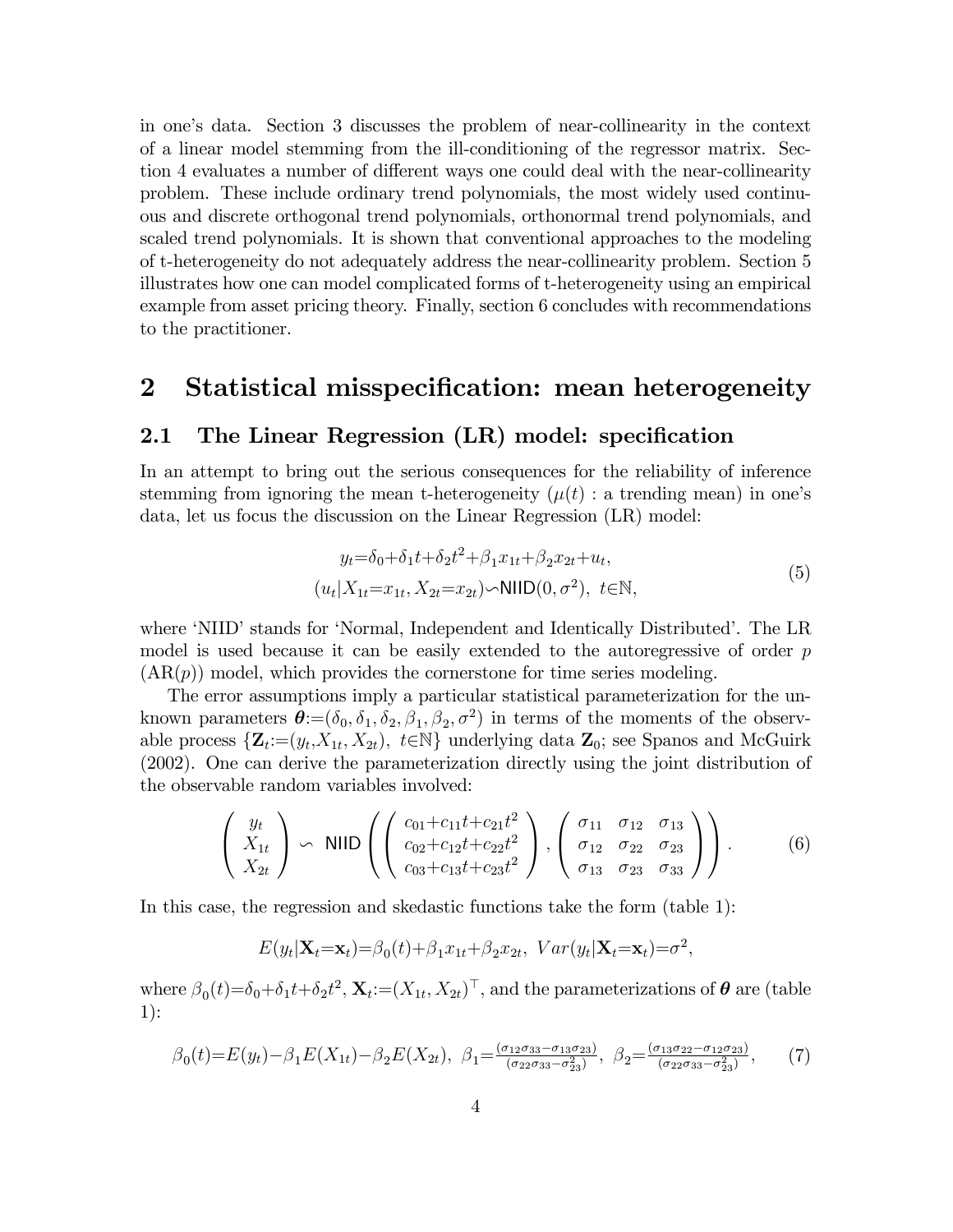$$
\sigma^2 = \sigma_{11} - \sigma_{12}\beta_1 - \sigma_{13}\beta_2, \quad \mathcal{R}^2 = 1 - \frac{\sigma^2}{\sigma_{11}}.
$$
 (8)

Table 1 specifies the LR model in terms of the Statistical Generating Mechanism (GM) and assumptions [1]-[5] that constitute a complete, internally consistent and testable set of assumptions in terms of the observable process  $\{(y_t|\mathbf{X}_t=\mathbf{x}_t), t\in\mathbb{N}\}\$ underlying the data  $\mathbf{Z}_0 = \{(y_t, \mathbf{x}_t), t = 1, 2, ..., n\}$ . This provides a purely probabilistic construal of a statistical model, viewed as a particular parameterization of the process  $\{(y_t|\mathbf{X}_t=\mathbf{x}_t), t\in\mathbb{N}\}\.$  Intuitively, the statistical model comprises the totality of probabilistic assumptions one imposes on the process  $\{(y_t|\mathbf{X}_t=\mathbf{x}_t), t\in\mathbb{N}\}\)$  with a view to render data  $\mathbb{Z}_0$  a 'typical' realization thereof. The 'typicality' is testable using comprehensive misspecification testing. It is important to note that the specification of the LR model in table 1 can be related directly to the traditional specification in terms of the error process  $\{(u_t|\mathbf{X}_t=\mathbf{x}_t), t\in\mathbb{N}\};$  see Spanos (2019) for further discussion.

| Table 1: Linear Regression (LR) Model |                                                                                                                                           |                    |
|---------------------------------------|-------------------------------------------------------------------------------------------------------------------------------------------|--------------------|
| Statistical GM:                       | $y_t = \beta_0 + \boldsymbol{\beta}_1^{\top} \mathbf{x}_t + u_t, t \in \mathbb{N}.$                                                       |                    |
| Normality:                            | $(y_t \mathbf{X}_t=\mathbf{x}_t) \backsim \mathsf{N}(\cdot,\cdot),$                                                                       |                    |
| Linearity:<br>[2]                     | $E(y_t \mathbf{X}_t=\mathbf{x}_t)=\beta_0+\boldsymbol{\beta}_1^\top\mathbf{x}_t,$                                                         |                    |
| Homoskedasticity:<br>[3]              | $Var(y_t \mathbf{X}_t=\mathbf{x}_t) = \sigma^2$ ,                                                                                         |                    |
| Independence:<br>4                    | $\{(y_t \mathbf{X}_t=\mathbf{x}_t), t\in\mathbb{N}\}\$ indep. process,                                                                    | $t\in\mathbb{N}$ . |
| [5]<br>Parameter constancy:           | $(\beta_0, \beta_1, \sigma^2)$ are <i>not</i> changing with t,                                                                            |                    |
|                                       | $\beta_0 = E(y_t) - \boldsymbol{\beta}_1^\top E(\mathbf{X}_t), \ \boldsymbol{\beta}_1 = [Cov(\mathbf{X}_t)]^{-1} Cov(\mathbf{X}_t, y_t),$ |                    |
|                                       | $\sigma^2 = Var(y_t) - Cov(\mathbf{X}_t, y_t)^\top [Cov(\mathbf{X}_t)]^{-1} Cov(\mathbf{X}_t, y_t).$                                      |                    |

#### 2.2 Mean heterogeneity and the reliability of inference

In this section, we use a Monte Carlo simulation to trace the implications of ignoring the mean t-heterogeneity on the reliability of any inference based on the least-squares (OLS) estimators of  $\theta := (\delta_0, \delta_1, \delta_2, \beta_1, \beta_2, \sigma^2)$ . Using the simulation design based on the following joint distribution:

$$
\begin{pmatrix} y_t \\ x_{1t} \\ x_{2t} \end{pmatrix} \sim \text{NIID} \left( \begin{pmatrix} 2.5 + .4t + .12t^2 \\ 2 + .2t + .22t^2 \\ 1.5 + .15t + .25t^2 \end{pmatrix}, \begin{pmatrix} 1.5 & .75 & .65 \\ .75 & 1.1 & .2 \\ .65 & .2 & 1 \end{pmatrix} \right),
$$

the statistical parameterizations in (7)-(8) give rise to the following:

$$
(\beta_1, \beta_2) = (.584, .533), \ \beta_0(t) = .5325 + .203t - .142t^2, \ \sigma^2 = .714, \ \mathcal{R}^2 = .524,
$$
  

$$
y_t = .5325 + .203t - .142t^2 + .584x_{1t} + .533x_{2t} + \sqrt{.714}\epsilon_t, \ t = 1, 2, ..., n,
$$

where  $\epsilon_t$  NIID(0, 1) denotes pseudo-random numbers.

 $\overline{z}$ 

The results in table 2 refer to two scenarios: (a) statistically adequate case where the results are based on estimating the correct LR model in (5), and (b) a statistically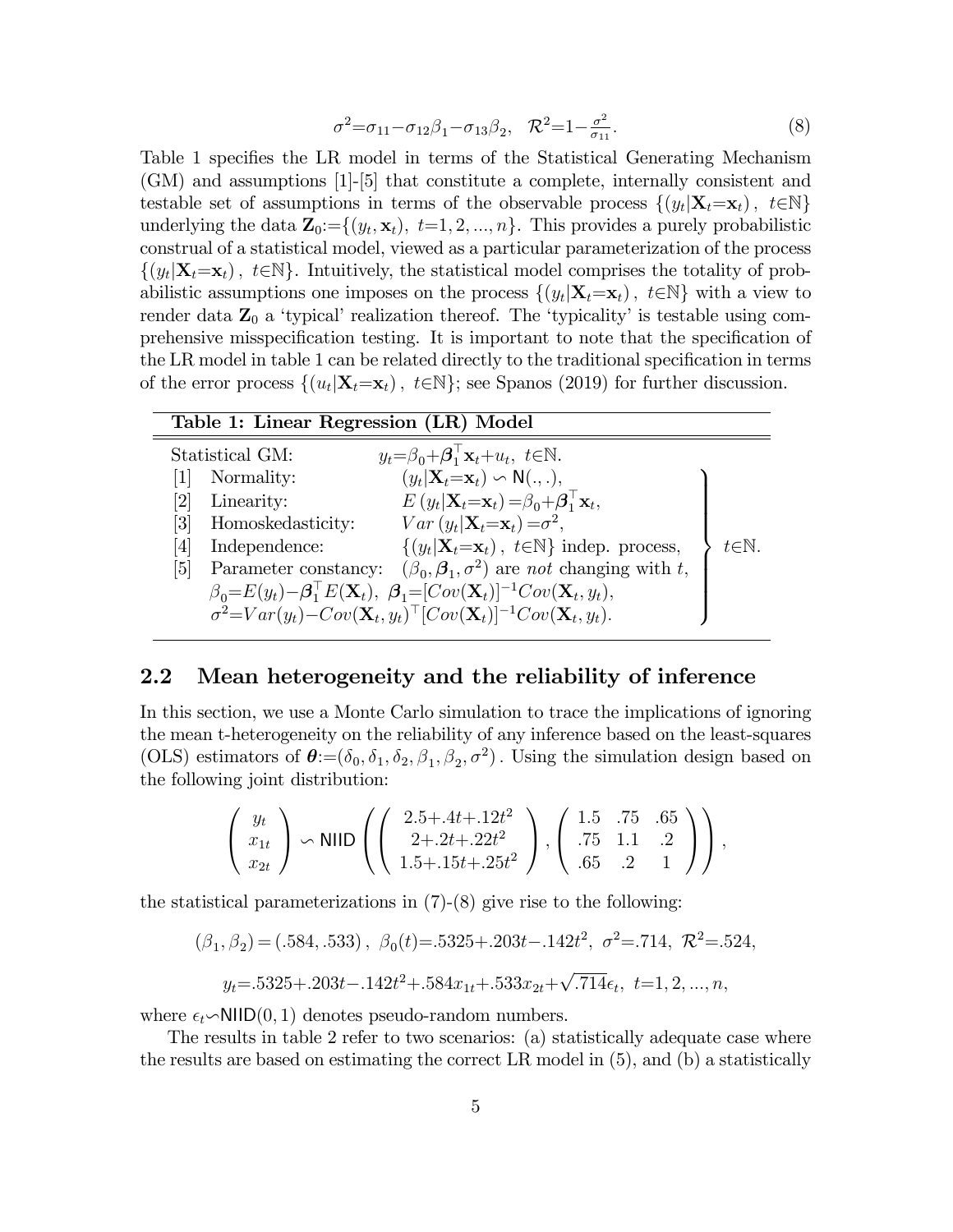| misspecified case where the modeler ignored the presence of the trends and estimated                                         |
|------------------------------------------------------------------------------------------------------------------------------|
| $y_t = \beta_0 + \beta_1 x_{1t} + \beta_2 x_{2t} + \epsilon_t$ . The table summarizes the simulation results in terms of the |
| mean and standard error (SE) of the sampling distributions of the OLS estimators                                             |
| and the t-tests, where the star $(*)$ indicates the 'true' value.                                                            |

|                                                                                                                                     | Table 2: Simulation results for the Linear Regression (LR) model |                    |          |                                                                                      |                        |                |                                                                   |                 |
|-------------------------------------------------------------------------------------------------------------------------------------|------------------------------------------------------------------|--------------------|----------|--------------------------------------------------------------------------------------|------------------------|----------------|-------------------------------------------------------------------|-----------------|
| Replications:                                                                                                                       |                                                                  | (a) Adequate model |          |                                                                                      | (b) Misspecified model |                |                                                                   |                 |
| $N = 10000$                                                                                                                         |                                                                  |                    |          | $y_t = \delta_0 + \delta_1 t + \delta_2 t^2 + \beta_1 x_{1t} + \beta_2 x_{2t} + u_t$ |                        |                | $y_t = \beta_0 + \beta_1 x_{1t} + \beta_2 x_{2t} + \varepsilon_t$ |                 |
| Estimators                                                                                                                          |                                                                  | $n=50$             |          | $n = 100$                                                                            |                        | $n=50$         |                                                                   | $n = 100$       |
| of Parameters                                                                                                                       | Mean                                                             | SE                 | Mean     | SE                                                                                   | Mean                   | SE             | Mean                                                              | SE              |
| $\beta_0$ [ $\beta_0^*$ = 533]                                                                                                      | 0.523                                                            | 0.472              | 0.528    | 0.325                                                                                | 4.204                  | 0.382          | 6.117                                                             | 0.481           |
| $\widehat{\delta}_1$ [ $\delta_1^* = .203$ ]                                                                                        | 0.203                                                            | 0.044              | 0.203    | 0.023                                                                                |                        |                |                                                                   |                 |
| $\hat{\delta}_2$ [ $\delta_2^* = -.142$ ]                                                                                           | $-0.142$                                                         | 0.038              | $-0.142$ | 0.026                                                                                |                        |                |                                                                   |                 |
| $\beta_1$ $\beta_1^* = .584$                                                                                                        | 0.587                                                            | 0.122              | 0.586    | 0.084                                                                                | 0.508                  | 0.166          | 0.943                                                             | 0.173           |
| $\beta_2$ $\beta_2^* = 533$                                                                                                         | 0.531                                                            | 0.128              | 0.532    | 0.088                                                                                | 0.054                  | 0.147          | $-0.340$                                                          | 0.152           |
| $\hat{\sigma}^2$ $[\sigma^2 = 714]$                                                                                                 | 0.715                                                            | 0.151              | 0.714    | 0.106                                                                                | 2.066                  | 0.362          | 5.100                                                             | 0.513           |
| $R^2$ [ $R_*^2$ =.524]                                                                                                              | 0.554                                                            | 0.095              | 0.538    | 0.068                                                                                | 1.000                  | 0.000          | 1.000                                                             | 0.000           |
| t-statistics                                                                                                                        | Mean                                                             | $\alpha = 0.05$    | Mean     | $\alpha = 0.05$                                                                      | Mean                   | $\alpha = .05$ | Mean                                                              | $\alpha = 0.05$ |
| $\tau_{\beta_0} = \frac{(\beta_0 - \beta_0^*)}{\hat{\sigma}_{\beta_0}}$                                                             | $-0.017$                                                         | 0.049              | $-0.013$ | 0.050                                                                                | 9.758                  | 1.000          | 11.679                                                            | 1.000           |
| $\overline{\tau_{\delta_1}} = \frac{(\hat{\delta}_1 - \delta_1^*)}{\hat{\sigma}_{\delta_1}}$                                        | 0.012                                                            | 0.051              | $-0.049$ | 0.050                                                                                |                        |                |                                                                   |                 |
| $\tau_{\delta_2} = \frac{(\widehat{\delta}_2 - \delta_2^*)}{\widehat{\sigma}_{\delta_2}}$                                           | 0.009                                                            | 0.049              | $-0.009$ | 0.051                                                                                |                        |                |                                                                   |                 |
| $\underline{\tau}_{\beta_1} \! = \! \tfrac{(\overbrace{\beta_1 - \beta_1^*})}{\hat{\sigma}}$<br>$\overline{\hat{\sigma}_{\beta_1}}$ | 0.015                                                            | 0.051              | 0.000    | 0.050                                                                                | $-0.526$               | 0.074          | 2.189                                                             | 0.575           |
| $\left(\hat{\boldsymbol{\beta}}_{2}-\boldsymbol{\beta}_{2}^{*}\right)$<br>$\tau_{\beta_{2}}$<br>$\hat{\sigma}_{\beta_2}$            | $-0.017$                                                         | 0.051              | 0.014    | 0.049                                                                                | $-3.323$               | 0.879          | $-5.802$                                                          | 1.000           |

(a) Statistically adequate model. (i) The point estimates are highly accurate because they come from consistent estimators of the corresponding parameters,

(ii) the empirical type I error probabilities associated to the t-tests are very close to the nominal  $(\alpha=0.05)$  even for a sample size  $n=50$ , and

(iii) the accuracy of both point estimators and the relevant error probabilities improves as *n* increases to  $n=100$ .

(b) Statistically misspecified model. (i) The point estimates are highly inaccurate because they are based on inconsistent estimators of the corresponding parameters. The sampling distribution of  $\beta_0$  is shifted to the right and the displacement as well as the variance increase with n. The sampling distribution of  $\hat{\beta}_1$  is shifted to the left of the true value for  $n=50$ , and then shifted to the right for  $n=100$ , with its variance increasing. The sampling distribution of  $\hat{\beta}_2$  is shifted to the left of the true value for both sample sizes, but its sign changes from positive when  $n=50$  to negative when  $n=100$ . The sampling distributions of  $(\hat{\sigma}^2, R^2)$  are shifted to the right with the displacement as well as the variance increasing with  $n$ .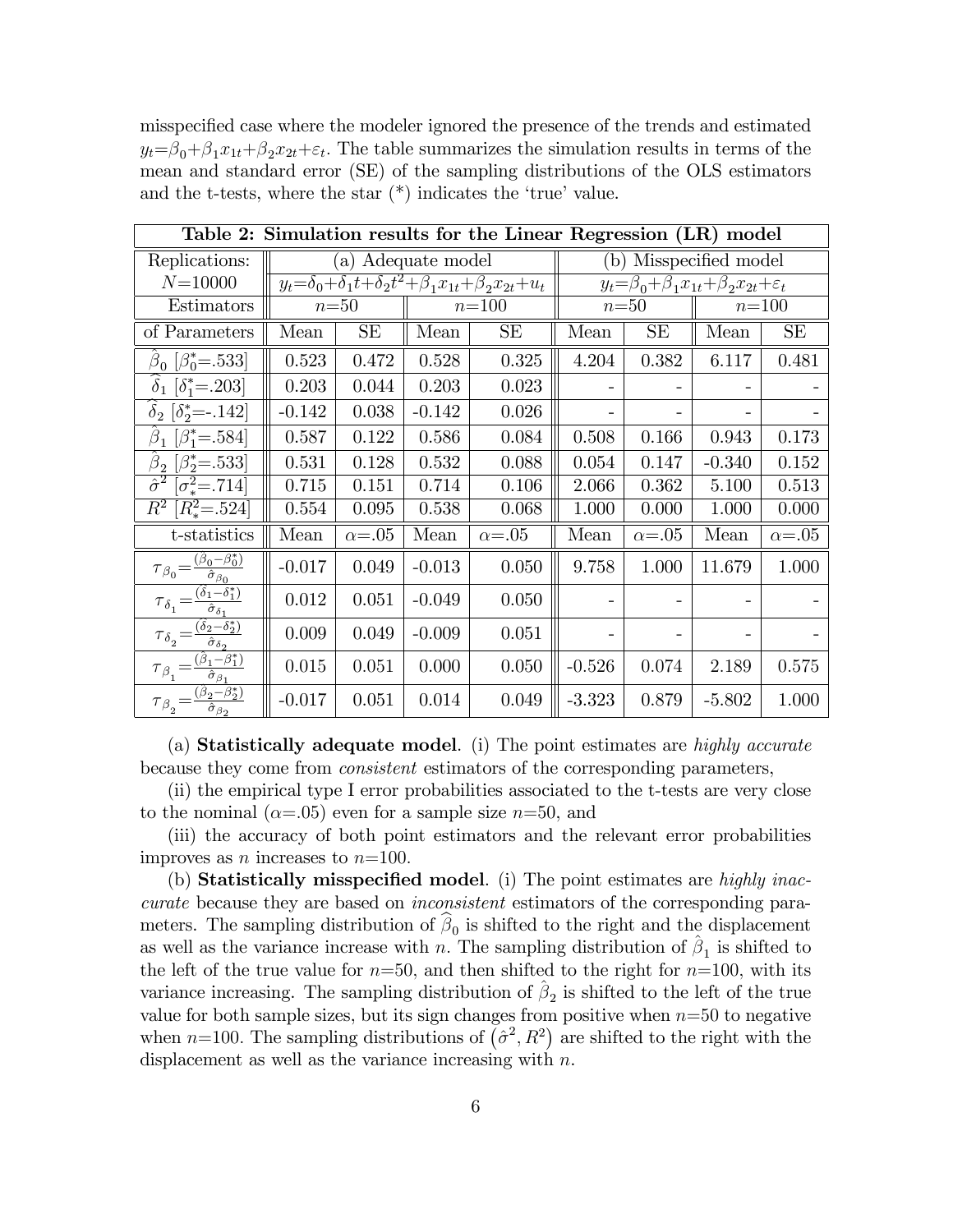(ii) There are substantial discrepancies between the nominal type I error probability of .05 and the actual ones.

(iii) As n increases the inaccuracy of the estimates increases and the empirical type I error probabilities approach one.

Looking at the above simulation results, it is clear that ignoring the mean theterogeneity (scenario b) has devastating effects on the reliability of estimation and the testing results associated with the LR model. The problem is that when the data exhibit mean t-heterogeneity that is not accounted for, all the sample second and higher central moments will be inconsistent estimators of the corresponding distribution moments, leading to inconsistent estimators for the regression coefficients, as well as sizeable discrepancies between the nominal and actual error probabilities. Indeed, as the sample size increases the effects of t-heterogeneity on the reliability of inference become more and more pernicious. It is worth mentioning that the simulation results would not be different for simulation designs that involve linear, cubic, or higher degree trend polynomials.

One might object to the above simulation exercise on the grounds that it will be very easy to detect the trends by just glancing at the t-plots of the data. In practice, however, t-heterogeneity can easily arise in more subtle ways that cannot be easily detected by eyeballing. Indeed, one of the objectives of this paper is to bring out the fact that the presence or absence of t-heterogeneity is not just a matter of eyeballing the data t-plots, but it has to be decided on the basis of formal misspecification testing, by probing whether the residuals contain any form of t-heterogeneity. For instance, by eyeballing the data on aggregate stock portfolio returns in figures 1-2 and asset returns in figure 3 (section 5) one will be hard pressed to detect any form of mean trending. A more formal misspecification testing, however, reveals the presence of complicated high order t-heterogeneity that will invalidate any inferences based on any statistical models that ignore it.

## 3 Linear Models and trend polynomials

#### 3.1 Near-collinearity in numerical analysis

From a numerical analysis perspective, the real issue associated with near-collinearity concerns the potential instabilities (wobbliness) of the numerical values of  $\mathbf{b} = \mathbf{Z}^{-1} \mathbf{y}$  to small changes in the data  $(\mathbf{Z}, \mathbf{y})$ , when solving the linear system  $\mathbf{Z}\mathbf{b} = \mathbf{y}$  for **b**. In the context of the LR model, this problem arises when solving the first order conditions to estimate  $\boldsymbol{\beta}^{\top}$ := $(\beta_0,\boldsymbol{\beta}_1^{\top})$ :

$$
\mathbf{X}^{\mathsf{T}}(\mathbf{y}-\mathbf{X}\boldsymbol{\beta})=\mathbf{0}\to\mathbf{X}^{\mathsf{T}}\mathbf{X}\boldsymbol{\beta}=\mathbf{X}^{\mathsf{T}}\mathbf{y}\to\widehat{\boldsymbol{\beta}}=(\mathbf{X}^{\mathsf{T}}\mathbf{X})^{-1}\mathbf{X}^{\mathsf{T}}\mathbf{y}.\tag{9}
$$

From a numerical perspective, the potential instability of the solution  $\beta$  stems from the ill-conditioning of  $(X^{\dagger}X)$  in (9); see Gautschi and Inglese (1988), Gautschi (1990), and Tyrtyshinikov (1994).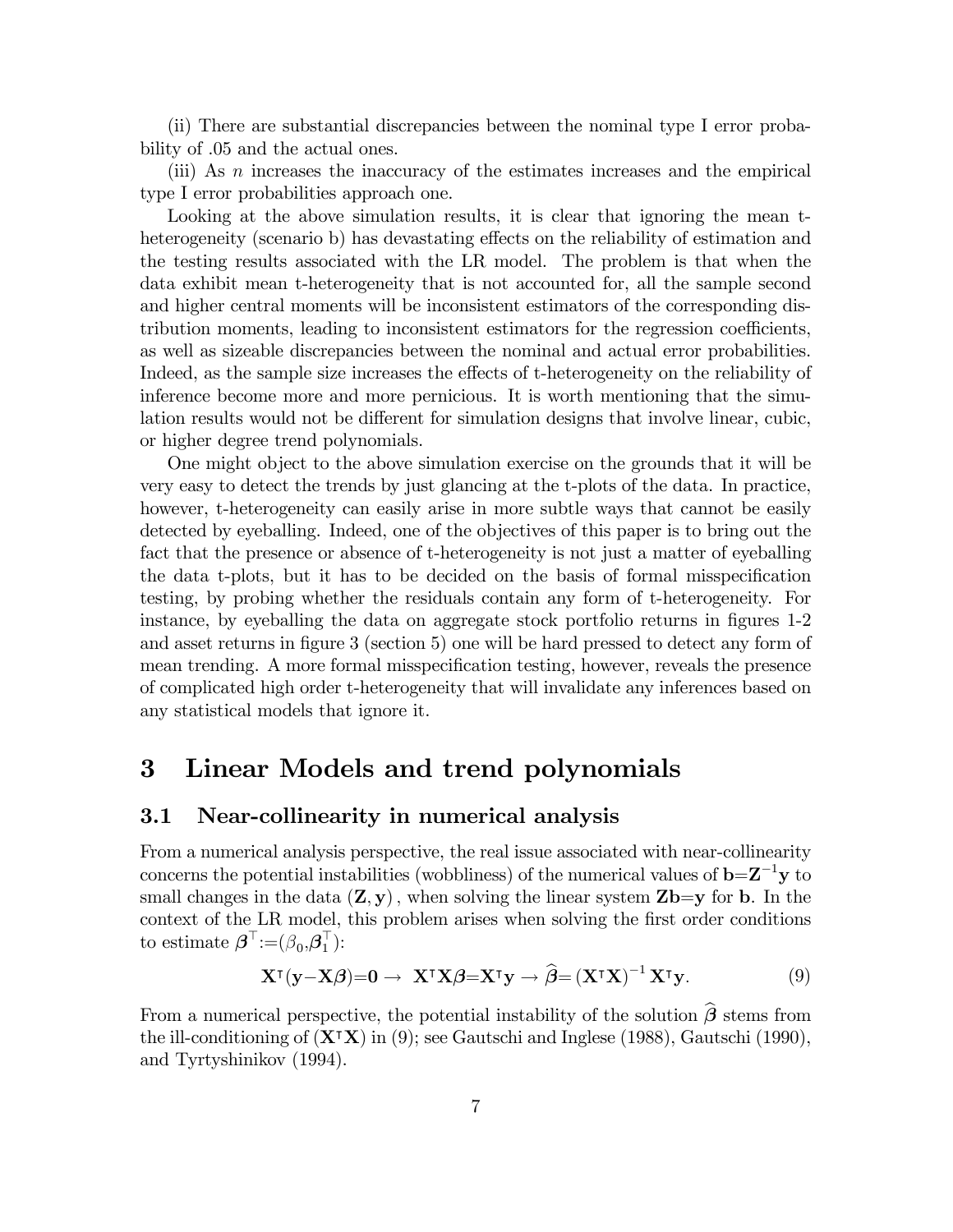A widely used measure to quantify the extend of ill-conditioning of any  $(n \times p)$ matrix  $X$  is the norm condition number:

$$
\kappa\left(\mathbf{X}\right) = \|\mathbf{X}\| \cdot \|\mathbf{X}^{-1}\|,\tag{10}
$$

;

where  $\|\cdot\|$  denotes a matrix norm. The most widely used norms for a matrix **X** are:

Euclidean: 
$$
\|\mathbf{X}\|_2 = \sup_{\mathbf{b}\neq\mathbf{0}} \frac{\|\mathbf{X}\mathbf{b}\|_2}{\|\mathbf{b}\|_2} = \sqrt{\lambda_{\max}},
$$
  
 Frobenius:  $\|\mathbf{X}\|_F = \sqrt{\sum_{i=1}^n \sum_{j=1}^p |x_{ij}|^2} = \sqrt{\text{trace}(\mathbf{X}^\top \mathbf{X})} = \sqrt{\sum_{i=1}^p \lambda_i^2}$ 

where  $\lambda_1 \geq \lambda_2 \geq ... \geq \lambda_p$ ,  $(\lambda_1=\lambda_{\max}, \lambda_p=\lambda_{\min})$  are the eigenvalues of the positivesemidefinite matrix  $(X^{\top}X)$ . These two norms are related via (Golub and Van Loan, 2013):

$$
\left\| \mathbf{X} \right\|_2 \le \left\| \mathbf{X} \right\|_F \le \sqrt{p} \left\| \mathbf{X} \right\|_2.
$$

The eigenvalues stem from the Singular Value Decomposition (SVD) of  $X$ :

$$
\mathbf{U}^{\top} \mathbf{X} \mathbf{V} = \mathbf{D} = \text{diag} (\lambda_1, \lambda_2, \dots, \lambda_p),
$$

where **U** and **V** are  $(n \times n)$  and  $(p \times p)$  matrices, respectively.

It is important to note that the eigenvalues  $\lambda_i$ ,  $i=1, 2, ..., p$ , of any data matrix **X**, rank $(X)=p$ , are directly related to those of  $(X<sup>T</sup>X)$ , which are  $\lambda_i^2$  $i<sub>i</sub>$ ,  $i=1,2,..,p$ . Hence, the Euclidean and Frobenius condition numbers for  $(X^{\dagger}X)$  are:

$$
\kappa_2(\mathbf{X}^\mathsf{T}\mathbf{X}) = \|(\mathbf{X}^\mathsf{T}\mathbf{X})\|_2 \cdot \|(\mathbf{X}^\mathsf{T}\mathbf{X})^{-1}\|_2 = \frac{\lambda_{\text{max}}}{\lambda_{\text{min}}},
$$
\n
$$
\kappa_F(\mathbf{X}^\mathsf{T}\mathbf{X}) = \|(\mathbf{X}^\mathsf{T}\mathbf{X})\|_F \cdot \|(\mathbf{X}^\mathsf{T}\mathbf{X})^{-1}\|_F = \left(\left(\sum_{i=1}^p \lambda_i^2\right) \left(\sum_{i=1}^p \lambda_i^{-2}\right)\right).
$$
\n(11)

#### 3.2 Polynomial Regression Models

Consider the Polynomial Linear Regression (PLR) model:

$$
y_t = \beta_0 + \sum_{k=1}^p \beta_k x_t^k + u_t, \ t \in \mathbb{N}.
$$
 (12)

Using the following matrix notation (Seber and Lee, 2003, p. 165):

$$
\begin{pmatrix}\ny_1 \\
y_2 \\
y_3 \\
\vdots \\
y_n\n\end{pmatrix} = \begin{pmatrix}\n1 & x_1 & x_1^2 & \cdots & x_1^p \\
1 & x_2 & x_2^2 & \cdots & x_2^p \\
1 & x_3 & x_3^2 & \cdots & x_3^p \\
\vdots & \vdots & \vdots & \ddots & \vdots \\
1 & x_n & x_n^2 & \cdots & x_n^p\n\end{pmatrix} \begin{pmatrix}\n\beta_0 \\
\beta_1 \\
\beta_2 \\
\vdots \\
\beta_p\n\end{pmatrix} + \begin{pmatrix}\nu_1 \\
u_2 \\
u_3 \\
\vdots \\
u_n\n\end{pmatrix},
$$
\n(13)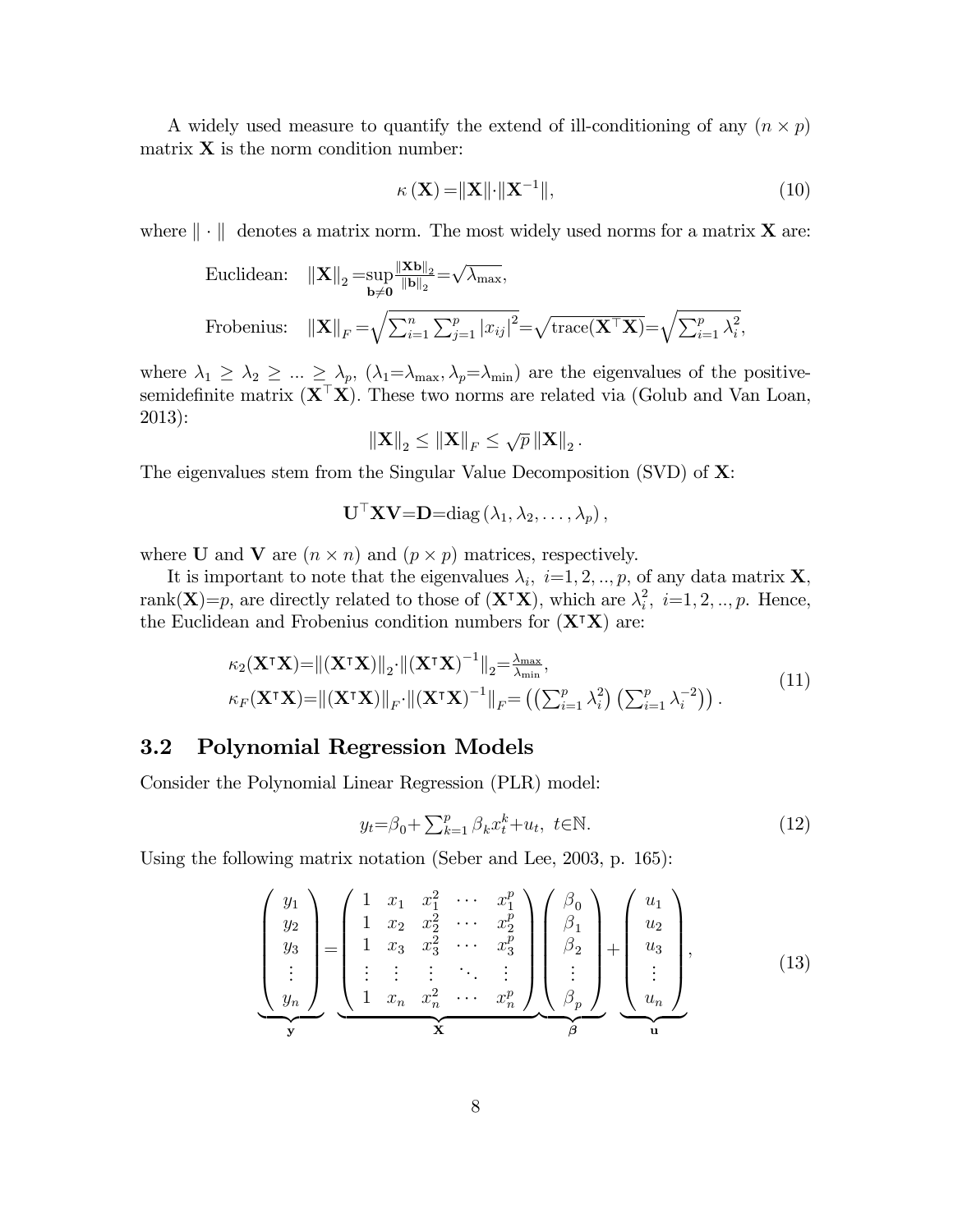as p increases, the  $(X^{\dagger}X)$  becomes ill-conditioned and the problem becomes worse as the sample size  $(n)$  increases; see Montgomery et al.  $(2012, p. 226)$ . The instability of  $(X^{\dagger}X)$  is likely to render volatile the estimators:

$$
\widehat{\boldsymbol{\beta}} = (\mathbf{X}^\mathsf{T} \mathbf{X})^{-1} \mathbf{X}^\mathsf{T} \mathbf{y}, \quad s^2 = \frac{1}{n-p} (\mathbf{y} - \mathbf{X} \widehat{\boldsymbol{\beta}})^\mathsf{T} (\mathbf{y} - \mathbf{X} \widehat{\boldsymbol{\beta}}), \tag{14}
$$

of  $(\beta, \sigma^2)$  , and give rise to misleading t-statistics and p-values since  $Cov(\widehat{\beta})=s^2 (\mathbf{X}^{\intercal}\mathbf{X})^{-1}$ .

**Example.** To illustrate how the ill-conditioning of  $(X^{\dagger}X)$  will induced instability in the estimated coefficients and their standard errors, consider the following simplistic but suggestive example with artificial numbers:

$$
\mathbf{X} := \begin{pmatrix} 1.00 & 4.00 \\ 2.01 & 8.00 \\ 4.02 & 16.00 \end{pmatrix}, \ \mathbf{y} := \begin{pmatrix} 4.0 \\ 2.2 \\ 4.4 \end{pmatrix}, \ \ (\mathbf{X}^\intercal \mathbf{X}) = \begin{pmatrix} 21.2005 & 84.4 \\ 84.4 & 336.0 \end{pmatrix}, \tag{15}
$$

 $\kappa_F(\mathbf{X}^\intercal \mathbf{X}) = 15949024.65$  and  $\kappa_2(\mathbf{X}^\intercal \mathbf{X}) = 15949022.65$ , indicating that the two condition numbers are very large and almost identical. In light of the latter, the Frobenius condition number  $\kappa_F (\mathbf{X}^{\dagger} \mathbf{X})$  will be used in what follows since it involves all the eigenvalues. The OLS estimators  $\hat{\beta} = (X^{T}X)^{-1} X^{T}y$  and  $Var(\hat{\beta}) = \sigma^{2} (X^{T}X)^{-1}$  yield:

$$
\begin{pmatrix}\n\hat{\beta}_1 \\
\hat{\beta}_2\n\end{pmatrix} = \begin{pmatrix}\n42000.0 & -10550.0 \\
-10550.0 & 2650.0625\n\end{pmatrix} \begin{pmatrix}\n26.11 \\
104.0\n\end{pmatrix} = \begin{pmatrix}\n-580.0 \\
146.0\n\end{pmatrix},
$$
\n
$$
\sqrt{Var(\hat{\beta}_1)} = 204.9\sigma, \sqrt{Var(\hat{\beta}_2)} = 51.5\sigma.
$$

What are the potential consequences of  $(X^{\dagger}X)$  being ill-conditioned?

**Change 1:** Changing the first element of  $X$  from 1.00 to 1.01. The impact on the OLS estimates is that they change signs:

$$
\begin{pmatrix}\n\hat{\beta}_1 \\
\hat{\beta}_2\n\end{pmatrix} = \begin{pmatrix}\n42000.0 & -10555.0 \\
-10555.0 & 2652.575\n\end{pmatrix}\n\begin{pmatrix}\n26.15 \\
104.0\n\end{pmatrix} = \begin{pmatrix}\n580.0 \\
-145.45\n\end{pmatrix},
$$
\n
$$
\sqrt{Var(\hat{\beta}_1)} = 204.9\sigma, \sqrt{Var(\hat{\beta}_2)} = 51.5\sigma.
$$

**Change 2:** Changing the first element of  $X$  from 1.00 to 1.02. The result is that the OLS estimates change magnitudes dramatically, and so does the  $(X<sup>T</sup>X)^{-1}$ , which also affects the significance of  $(\beta_1, \beta_2)$ :

$$
\begin{pmatrix}\n\hat{\beta}_1 \\
\hat{\beta}_2\n\end{pmatrix} = \begin{pmatrix}\n4666.667 & -1173.333 \\
-1173.333 & 295.0125\n\end{pmatrix}\n\begin{pmatrix}\n26.19 \\
104.0\n\end{pmatrix} = \begin{pmatrix}\n193.3 \\
-48.3\n\end{pmatrix},
$$
\n
$$
\sqrt{Var(\hat{\beta}_1)} = 68.3\sigma, \quad \sqrt{Var(\hat{\beta}_2)} = 17.2\sigma.
$$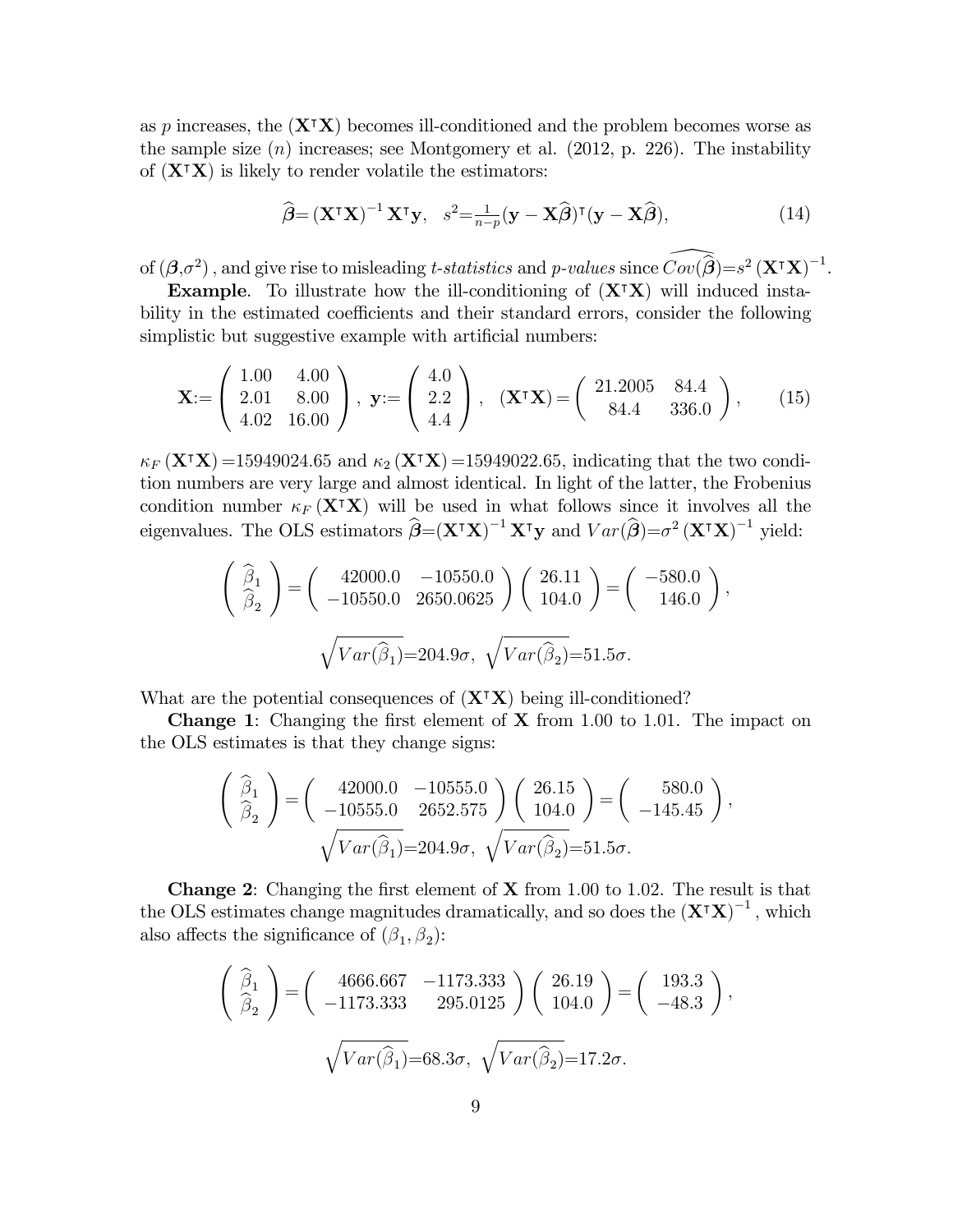**Change 3:** Changing the first element of y from 4.0 to 4.5. The impact on the OLS estimates is that their magnitudes change significantly:

$$
\begin{pmatrix}\n\hat{\beta}_1 \\
\hat{\beta}_2\n\end{pmatrix} = \begin{pmatrix}\n42000.0 & -10550.0 \\
-10550.0 & 2650.0625\n\end{pmatrix}\n\begin{pmatrix}\n26.61 \\
106.0\n\end{pmatrix} = \begin{pmatrix}\n-680.0 \\
171.13\n\end{pmatrix},
$$
\n
$$
\sqrt{Var(\hat{\beta}_1)} = 204.9\sigma, \sqrt{Var(\hat{\beta}_2)} = 51.5\sigma.
$$

#### 3.3 Numerical vs. statistical measures

The traditional econometric account of near-collinearity (Greene, 2011, pp. 129- 130) has ignored the important distinction between the numerical and the statistical perspectives. The key difference stems from the fact that numerical measures of ill-conditioning, such as  $\kappa(X^{\dagger}X)$ , pertain to the particular numbers in  $(X^{\dagger}X)$ , irrespective of whether they denote statistical data or arbitrary values, and its effects are evaluated in terms of upper bounds on the volatility of the numerical values of  $\hat{\boldsymbol{\beta}}$  to small changes in the data  $(\mathbf{y}, \mathbf{X})$ ; see Spanos and McGuirk (2002). This means that  $\kappa(X^{\dagger}X)$  has nothing to do with the validity of the model assumptions ([1]-[5]), in contrast to the statistical measures of near-collinearity that are often framed in terms of the sample correlation coefficients among the regressors. In general, moving from numerical measures of ill-conditioning to statistical measures based on sample correlations is not straightforward because any form of statistical misspecification is likely to undermine the reliability of all statistical measures.

For instance,  $(\mathbf{y}, \mathbf{X})$  are often transformed into sample correlations by taking mean deviations from the sample averages  $(\bar{y}, \bar{x}_1, ..., \bar{x}_p)$ , which is inappropriate when the data exhibit t-heterogeneity. A case in point is (15), where it is clear that the values of the regressors are trending and thus  $\overline{x}_i$  is an inconsistent estimator of  $E(X_i)$ . This implies that the estimation of correlation  $Corr(X_{1t}, X_{2t})$  using:

$$
Corr(\widehat{X}_{1t}, X_{2t}) = \frac{\frac{1}{n} \sum_{t=1}^{n} (X_{1t} - \overline{X}_1)(X_{2t} - \overline{X}_2)}{\sqrt{\left[\frac{1}{n} \sum_{t=1}^{n} (X_{1t} - \overline{X}_1)^2\right] \left[\frac{1}{n} \sum_{t=1}^{n} (X_{2t} - \overline{X}_2)^2\right]}} = \frac{84.4}{\sqrt{(21.2005)(336)}} = .9999,
$$

will be statistically untrustworthy (spurious). Trending means will also undermine other measures of near-collinearity, such as Variance Inflation Factors (VIFs),  $VIF_i=[1/(1-R_{[i]}^2)], i=2,3,...,k$ , where  $R_{[i]}^2$  is the estimated squared multiple correlation coefficient of the auxiliary regression of  $x_{it}$  on all the other regressors  $\mathbf{x}_{(i)t}$ :

$$
x_{it} = \alpha_0 + \alpha_{(i)}^{\mathsf{T}} \mathbf{x}_{(i)t} + v_{it}, \ v_{it} \sim \text{NIID}(0, \sigma_i^2), \ i = 2, 3, ..., p. \tag{16}
$$

Indeed, in the case where the regressors include trend polynomials terms  $(t, t^2, ..., t^p)$ a constant mean assumption is false by definition, and  $(16)$  make no statistical sense when  $x_{it} = t^i$ ,  $i = 1, 2, ..., p$ .

To account for t-heterogeneity one can use deterministic trend polynomials, which should be treated differently from proper regressors by defining a different sub-matrix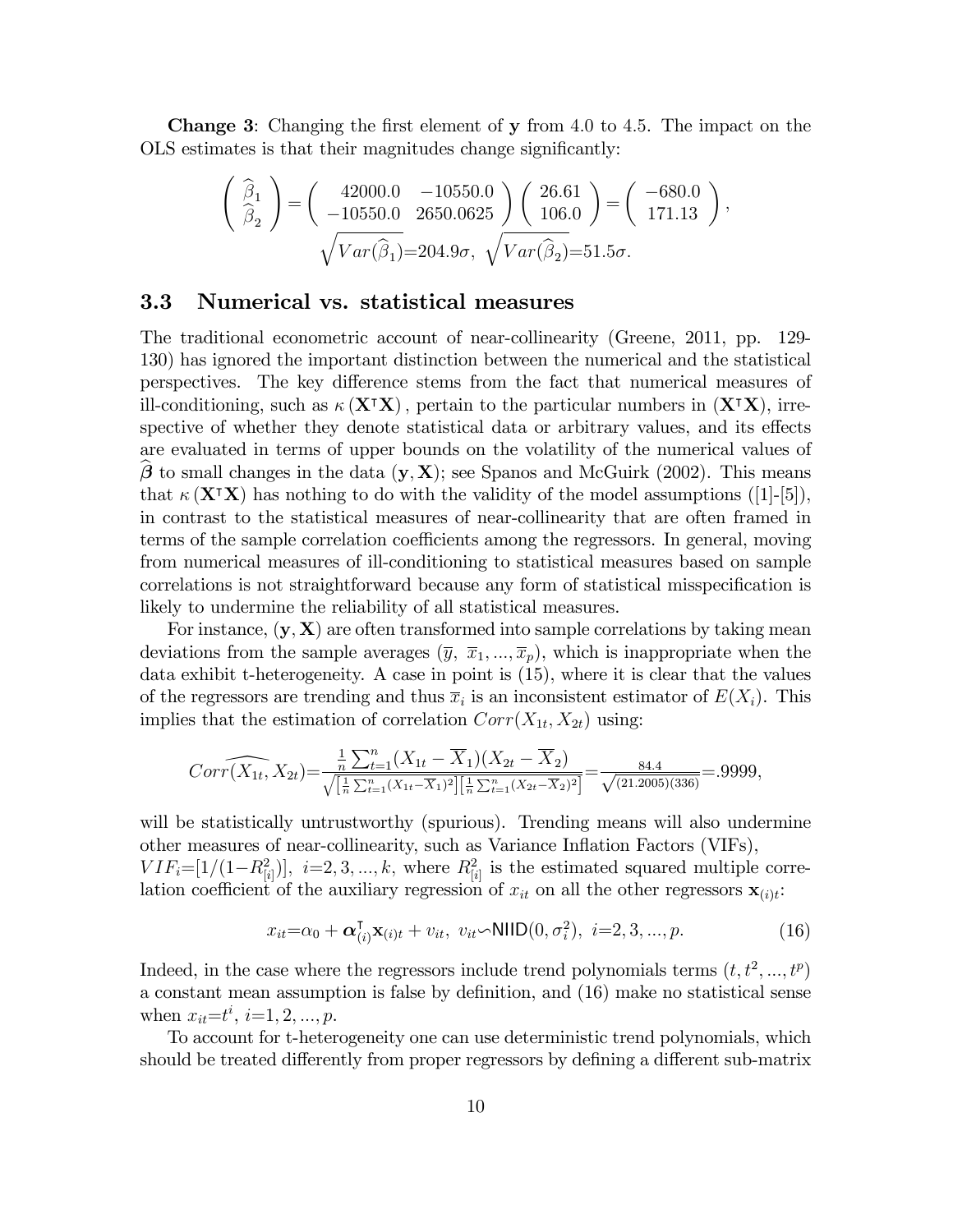(D) separate from the proper regressors, say  $X_1$ :

$$
y=D\delta+X_1\beta_1+u=X\beta+u,\tag{17}
$$

in an obvious notation. One can estimate  $\beta$  using OLS, but including **D** in the **X** matrix can give rise to highly misleading inference results, especially goodness of fit measures such as the  $R^2$ . To get reliable inferential results from computer packages, a practitioner should estimate the formulation in (17) using a two stage procedure.

Stage 1: eliminate D using the Frisch and Waugh (1933) result based on the projection matrix  $M_D = I - D (D^T D)^{-1} D^T = I - P_D$ ,  $M_D M_D = M_D$ ,  $M_D^T = M_D$  and  $M_D$ D=0. Premultiplying (17) by  $M_D$  yields the transformed specification:

$$
\mathbf{M}_{\mathbf{D}}\mathbf{y} = \mathbf{M}_{\mathbf{D}}\mathbf{X}_1\boldsymbol{\beta}_1 + \mathbf{M}_{\mathbf{D}}\mathbf{u}.\tag{18}
$$

Stage 2: estimate the modified form  $(18)$  that gives rise to:

$$
\widehat{\boldsymbol{\beta}}_1 = \left(\mathbf{X}_1^\top \mathbf{M}_\mathbf{D} \mathbf{X}_1\right)^{-1} \mathbf{M}_\mathbf{D} \mathbf{y}, \ s^2 = \frac{\widehat{\mathbf{u}}_1^\top \mathbf{M}_\mathbf{D} \widehat{\mathbf{u}}}{n - p - k}, \ \widehat{\mathbf{u}} = \left(\mathbf{M}_\mathbf{D} \mathbf{y} - \mathbf{M}_\mathbf{D} \mathbf{X}_1 \widehat{\boldsymbol{\beta}}_1\right). \tag{19}
$$

Note that  $M_{\mathbf{D}}\mathbf{y} = \mathbf{y}^*$  and  $M_{\mathbf{D}}\mathbf{X}_1 = \mathbf{X}^*$  yield the mean deviations of  $\mathbf{y}$  and  $\mathbf{X}_1$  from the trend polynomial  $(D)$ , giving rise to the correct goodness-of-fit formula:

$$
R_{\mathbf{D}}^2 = 1 - \frac{\hat{\mathbf{u}}^\top \mathbf{M}_{\mathbf{D}} \hat{\mathbf{u}}}{\mathbf{y}^\top \mathbf{M}_{\mathbf{D}} \mathbf{y}},\tag{20}
$$

and  $(X_1^{\top}M_1M_2X_1)$  provides the basis for the sample correlation for  $X_{1t}$ :

$$
\mathbf{R}_{X}^{*} := \mathbf{Q}^{-1} \left( \mathbf{X}_{1}^{\top} \mathbf{M}_{\mathbf{D}} \mathbf{X}_{1} \right) \mathbf{Q}^{-1}, \ \mathbf{Q} := \text{diag}(\sqrt{\sum_{t=1}^{n} (x_{2t}^{*})^{2}}, \dots, \sqrt{\sum_{t=1}^{n} (x_{pt}^{*})^{2}}). \tag{21}
$$

This amounts to 'detrending' the data before the correlations among the regressors  $X_1$  are evaluated. Note that **D** could also include other deterministic terms, such as seasonal and 0:1 dummy variables.

### 4 Trend polynomials and ill-conditioning

#### 4.1 Ordinary trend polynomials

A common case where the near-collinearity problem arises is when fitting ordinary trend polynomials using least-squares. The use of these polynomials offers a generic way to 'capture' a variety of different forms of t-heterogeneity. In such a context, the practitioner can construct a data matrix T whose column space consists of  $(t^0, t^1, t^2, t^3, \ldots, t^p)$ , for  $t=1, 2, \ldots, n$ . What is important to note is that from a purely numerical analysis perspective,  $T$  is a special case of a Vandermonde matrix  $\mathbf{V} = [\nu_{i,j}]$  , where  $\nu_{i,j} = \nu_i^{j-1}$ , for  $i = 1, 2, ..., n$ ,  $j = 1, 2, ..., p$ , and  $(\mathbf{T}^\intercal \mathbf{T})$  is a Hankel matrix  $\mathbf{H}=[h_{i,j}]_{i,j=1}^p$ , where  $h_{i,j}=h_{i+1,j-1}=h_{i+j-2}$ . It is well known that both Vandermonde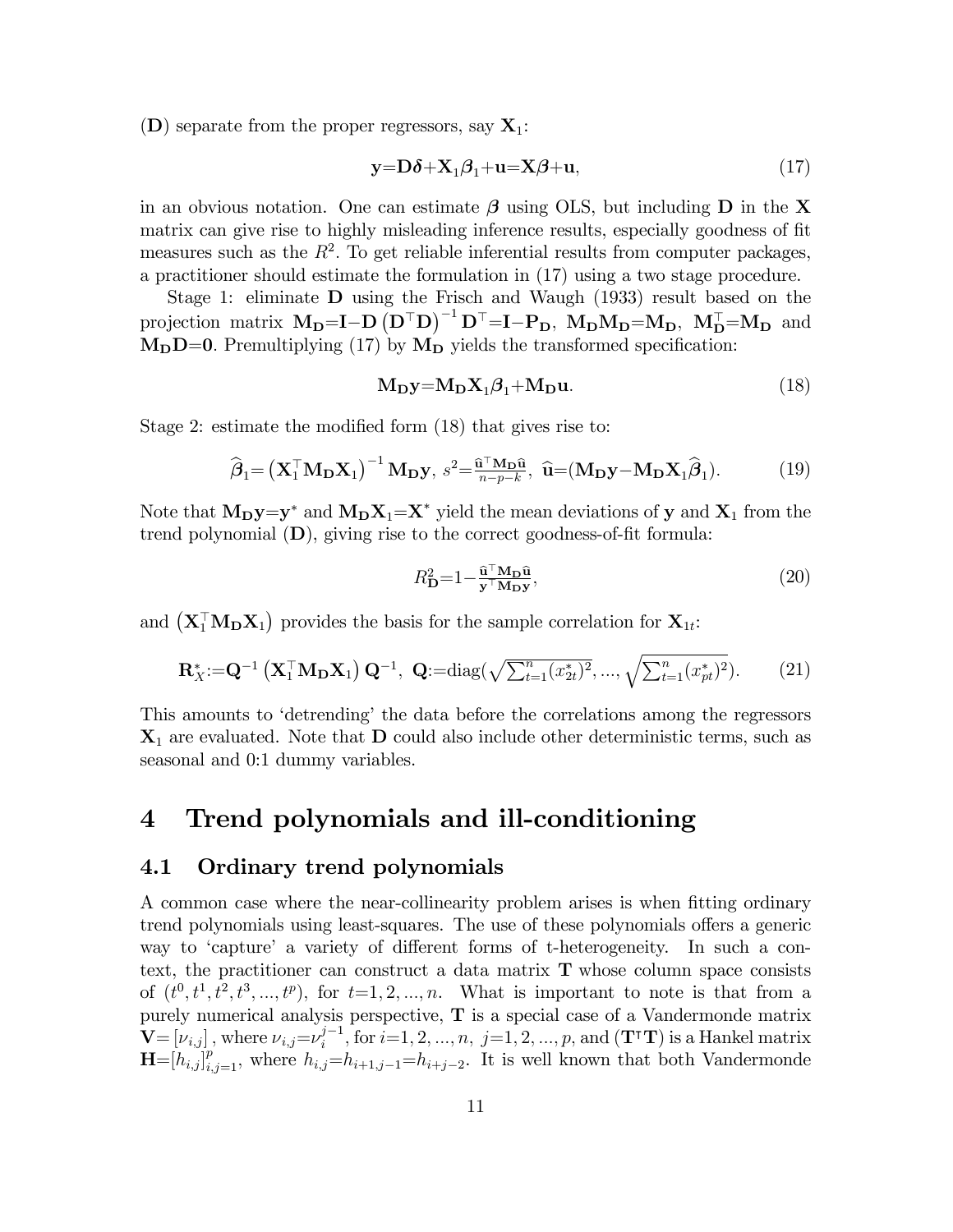and Hankel matrices tend to be ill-conditioned, even for low degree polynomials  $p$ ; see Tyrtyshinikov (1994) and Pan (2016).

Table 3 reports the Frobenius norm condition numbers computed using (11), for different sample sizes  $(n)$  and degree of the polynomials  $(p)$ . The results show that the Frobenius norm condition numbers grow exponentially with both the  $n$  and  $p$ . In point of fact, the ill-conditioning appears to be particularly severe even for  $n=100$  and  $p=3$  since  $\kappa_F (\mathbf{X}^\intercal \mathbf{X}) = 2.57 \times 10^{12}$ . A closer look at the diagonal values of the  $(\mathbf{X}^\intercal \mathbf{X})$ matrix indicates that there are large differences among those values.

|           |                       |                     | Table 3 - Ordinary Trend Polynomials: $\kappa_F(X^{\dagger}X)$ |
|-----------|-----------------------|---------------------|----------------------------------------------------------------|
| $\, n$    | $p=3$                 | $p=5$               | $p=7$                                                          |
| $n = 100$ | $2.57\times10^{12}$   | $4.27\times10^{20}$ | $7.05\times10^{28}$                                            |
| $n = 250$ | $5.84 \times 10^{14}$ | $3.44\times10^{24}$ | $1.89\times10^{34}$                                            |

In light of that, one might conjecture that a possible way to reduce the nearcollinearity problem will be to change  $(t^0, t, t^2, t^3, ..., t^p)$  using monotonic transformations:

(i) scale their range by the sample size  $n$ ,

(ii) use logarithmic transformations,

(iii) scale their range to lie within the interval  $[-1, 1]$  (Seber and Lee, 2003, p. 166):

$$
x_i^* = \frac{(2x_i - x_{[n]} - x_{[1]})}{(x_{[n]} - x_{[1]})}, \ i = 1, 2, ..., n,
$$
\n(22)

where  $x_{[n]} = \max(x_1, x_2, ..., x_n), x_{[1]} = \min(x_1, x_2, ..., x_n).$ 

The results in table 4 suggest that the transformed data matrix  $X$  has a substantially reduced norm condition number. For example, the norm condition number for  $n=250$  and  $p=7$  is reduced by  $\times 10^{30}$  when the range of  $t:=(1,2,...,n)$  is scaled to lie within  $[-1, 1]$ . In spite of that, the transformed data matrices remain Vandermonde in form, showing signs of  $(X^{\dagger}X)$  being ill-conditioned. This indicates that the scaling has a significant effect on tempering the increase in  $n$ , since the norm condition numbers remain relatively stable as the sample size increases, but does little to curtail the effect of increasing  $p$ .

|                      |               |            |                      | Table 4 - Scaled Ordinary Trend Polynomials: $\kappa_F(X^{\dagger}X)$ |                       |
|----------------------|---------------|------------|----------------------|-----------------------------------------------------------------------|-----------------------|
| Scaling              | Range         | $n_{\rm }$ | $p=3$                | $p=5$                                                                 | $p=7$                 |
|                      |               | $n = 100$  | 72.07                | $1.99\times10^{3}$                                                    | $5.86\times10^{4}$    |
| $x_i^*$              | $[-1, 1]$     | $n = 250$  | 73.71                | $2.06\times10^{3}$                                                    | $6.10\times10^{4}$    |
| $\underline{x_i}$    | (0, 1]        | $n = 100$  | $1.61\times10^{4}$   | $1.59\times10^{7}$                                                    | $1.67\times10^{10}$   |
| $\boldsymbol{n}$     |               | $n = 250$  | $1.58\times10^{4}$   | $1.54\times10^{7}$                                                    | $1.59\times10^{10}$   |
| $\ln(x_i)$           | $[0,\infty)$  | $n = 100$  | $1.01 \times 10^6$   | $7.74 \times 10^9$                                                    | $1.83 \times 10^{14}$ |
|                      |               | $n = 250$  | $4.88 \times 10^6$   | $4.60\times10^{10}$                                                   | $1.18\times10^{15}$   |
| $\ln(\frac{x_i}{n})$ | $(-\infty,0]$ | $n = 100$  | $1.16 \times 10^{4}$ | $1.02 \times 10^8$                                                    | $1.50\times10^{12}$   |
|                      |               | $n = 250$  | $1.31 \times 10^{4}$ | $1.50\times10^{8}$                                                    | $2.93\times10^{12}$   |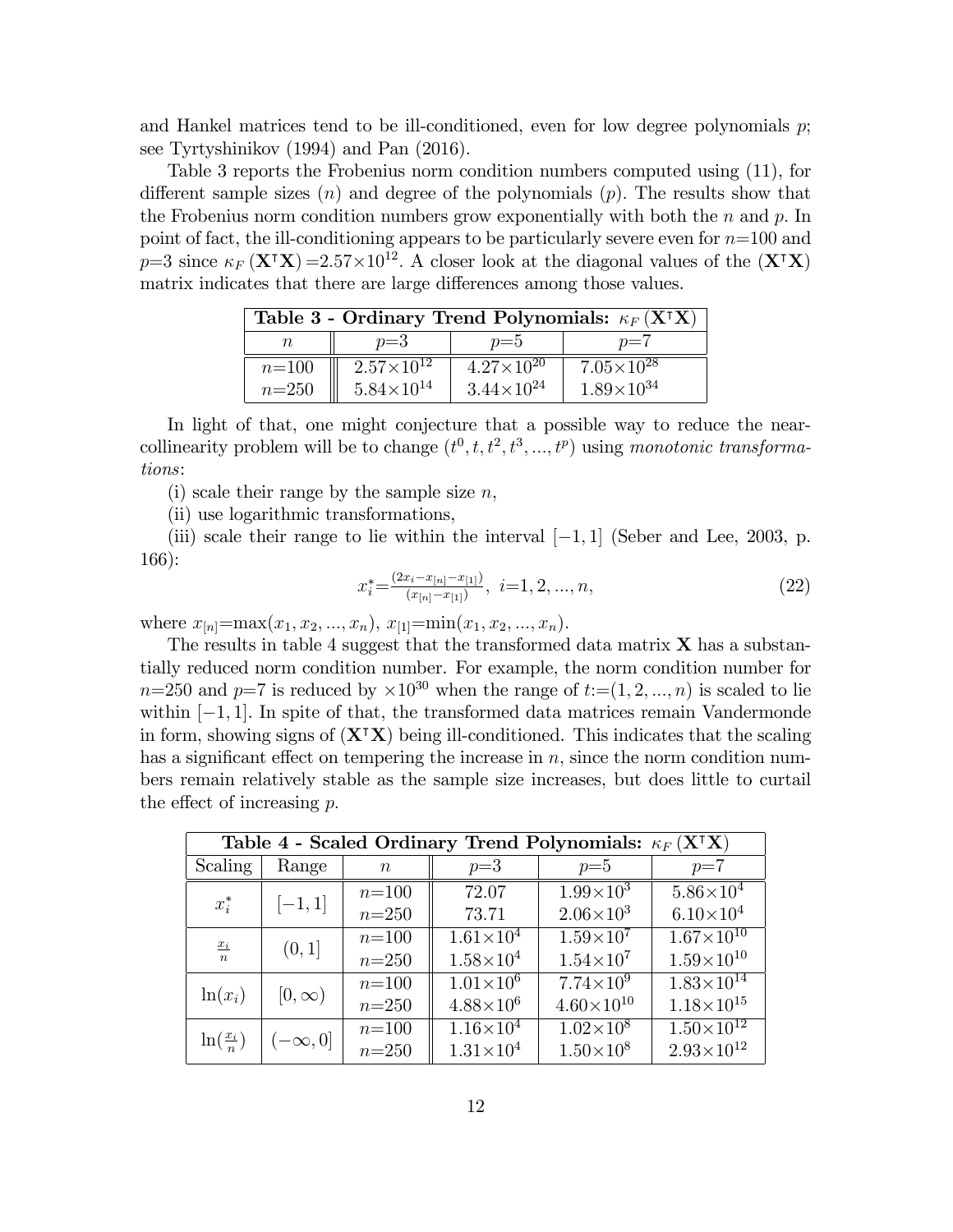In addition, it is interesting to examine the magnitude of the determinants of the  $(X^{\dagger}X)$  matrix presented in table 5. The determinants of the (unscaled) ordinary trend polynomials suggest that  $(X^{\dagger}X)$  is not close to being singular, but the determinants of the polynomials scaled by  $n$  approximate zero for higher degree of polynomials.

|                 |           |                       | <b>Table 5 - Determinants:</b> det $(X^{\dagger}X)$ when scaled by n |                        |
|-----------------|-----------|-----------------------|----------------------------------------------------------------------|------------------------|
| Scaling         | $\eta$    | $p=3$                 | $p=5$                                                                | $p=7$                  |
|                 | $n = 100$ | $1.65\times10^{25}$   | $5.31\times10^{54}$                                                  | $2.65 \times 10^{95}$  |
| $x_i$           | $n = 250$ | $3.85 \times 10^{31}$ | $1.13\times10^{69}$                                                  | $8.00\times10^{120}$   |
|                 | $n = 100$ | 16.50                 | $5.31\times10^{-6}$                                                  | $2.65\times10^{-17}$   |
| $\frac{x_i}{n}$ | $n=250$   | 645.67                | $1.31\times10^{-3}$                                                  | $4.15 \times 10^{-14}$ |

These results suggest that  $\det(X^{\dagger}X)\simeq 0$  is not a good measure of the near singularity of  $(X^{\dagger}X)$ . For instance, for  $A_n = diag(10^{-1}, ..., 10^{-1})$ ,  $det(A_n)=10^{-n}$ , but  $\kappa_2 (\mathbf{A}_n) = 1$ ; see Golub and Van Loan (2013, p. 89).

#### 4.2 Orthogonal polynomials

A common way to reduce near-collinearity is to replace the ordinary with orthogonal polynomials,  $\{\phi_k(.)\$ ,  $k=0,1,2,...\}$ ; see Seber and Lee (2003, p. 166). It is important, however, to distinguish between continuous and discrete polynomials.

**Definition 1** A sequence of continuous polynomials  $\{\varphi_k(x), k=0,1,2,...\}$  is orthogonal with respect to a continuous weight function  $w(x)>0$  on the interval  $(a, b)$  if:

$$
\int_{a}^{b} w(x)\varphi_{i}(x)\varphi_{j}(x)dx = c_{i}\delta_{ij}, \ i, j = 0, 1, 2, ..., \qquad (23)
$$

where  $c_i = \int_a^b w(x) [\varphi_i(x)]^2 dx$ , and  $\delta_{ij} =$  $\int 0 i \neq j$  $\begin{array}{cc} 0 & i \neq j \\ 1 & i=j \end{array}$ 

**Definition 2** A sequence of discrete polynomials  $\{\wp_k(t), k=0, 1, 2, ..., N\}$  is called orthogonal with respect to a positive weight  $w_t$  on the countable set  $\mathbb{T}$ :

$$
\sum_{t \in \mathbb{T}} w_t \wp_i(t) \wp_j(t) = c_i \delta_{ij}, \ i, j = 0, 1, 2, ..., N,
$$
\nwhere  $c_i = \sum_{t \in \mathbb{T}} w_t [\wp_i(t)]^2$ , and  $\delta_{ij} = \begin{cases} 0 & i \neq j \\ 1 & i = j \end{cases}$ .

\n(24)

For these polynomials the  $X$  matrix in (13) takes the form of a Vandermonde-like matrix whose column space consists of the  $p$ -th degree of orthogonal polynomials:

$$
\mathbf{X} = ([\phi_i(x_t)]_{i,t}), \ x \in (a, b), \ i = 0, 1, ..., p, \ t = 1, 2, ..., n,
$$
\n(25)

where  $x_t$  is replaced with  $t$ , for discrete polynomials.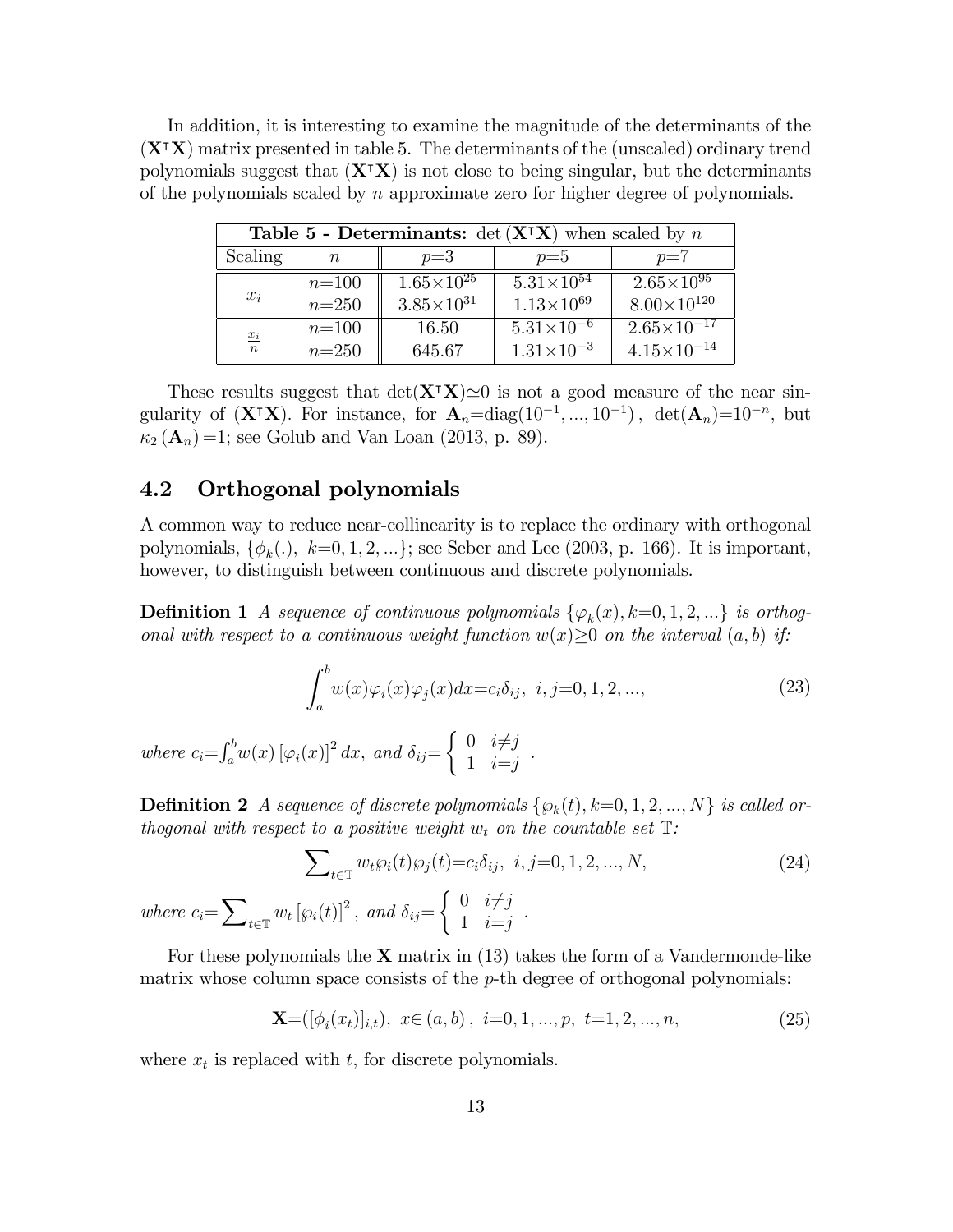The choice between continuous and discrete polynomials depends on both whether t is assigned discrete or continuous values and the range of such values. In the context of modeling t-heterogeneity using trend polynomials with  $t=1, 2, ..., n$ , one can combine a discrete  $t$  with a continuous or a discrete polynomial. As shown below, however, the continuous/discrete choice does not address the ill-conditioning problem; hence the need for rescaling.

To evaluate the ill-conditioning of  $(X^{\dagger}X)$  using various continuous and discrete orthogonal polynomials (see Appendix A), we report their norm condition numbers for different sample sizes  $(n)$  and degree of polynomials  $(p)$ . Table 6 reports the lowest condition numbers of the polynomials among the monotonic transformations (i)-(ii) for  $t:=(1,2,...,n)$  - scaled by the sample size and logarithmic transformations. For comparison purposes, table 7 reports the condition numbers for the same polynomials using the scaling in (iii) - equally spaced ordering on the interval  $[-1, 1]$ . The scaling for continuous polynomials ensures that the interval of orthogonality is pertinent. In addition, lower bounds for the condition numbers are calculated for polynomials whose parameters can take different values (in square brackets). Note that the Chebyshev, Legendre and Gegenbauer are special cases of the Jacobi polynomials.

Surprisingly, the norm condition numbers in table 6 are similar to the ones of the scaled ordinary polynomials in table 4. Specifically, the norm condition numbers grow exponentially with the degree of the polynomial, but remain stable with respect to increases to the sample size. In a nutshell, all the orthogonal polynomials show signs of  $(X^{\dagger}X)$  being ill-conditioned, whereas the only polynomials that indicate marginal improvements are the Jacobi. These results indicate that orthogonality itself is not sufficient enough to overcome the near-collinearity problem.

By contrast, the results in table 7 point out that the norm condition numbers of some orthogonal polynomials are significantly reduced when the scaling in (iii) is applied. Of particular interest is the fact that the continuous polynomials whose interval of orthogonality is  $[-1, 1]$ , including the Jacobi, Gegenbauer, Chebyshev, and Legendre, appear to be well-conditioned. On the other hand, all the discrete polynomials, as well as continuous polynomials whose orthogonality is outside the interval  $[-1, 1]$ , like the Hermite, show signs of ill-conditioning. Given these results, the main conclusion seems to be that one way to reduce the near-collinearity problem when fitting trend polynomials using least-squares is to combine orthogonality and scaling of the time ordering. That is, the practitioner should use an equally spaced transformation of the original time ordering  $t\in\mathbb{N}:=(1, 2, ..., n)$ , on the interval  $[-1, 1]$ , in conjuction with continuous orthogonal polynomials whose interval of orthogonality is  $[-1, 1]$ .

#### 4.3 From orthogonal to orthonormal polynomials

Of course one may argue that a more direct way to avoid near-collinearity when using trend polynomials is to use the Gram-Schmidt (G-S) orthonormal polynomials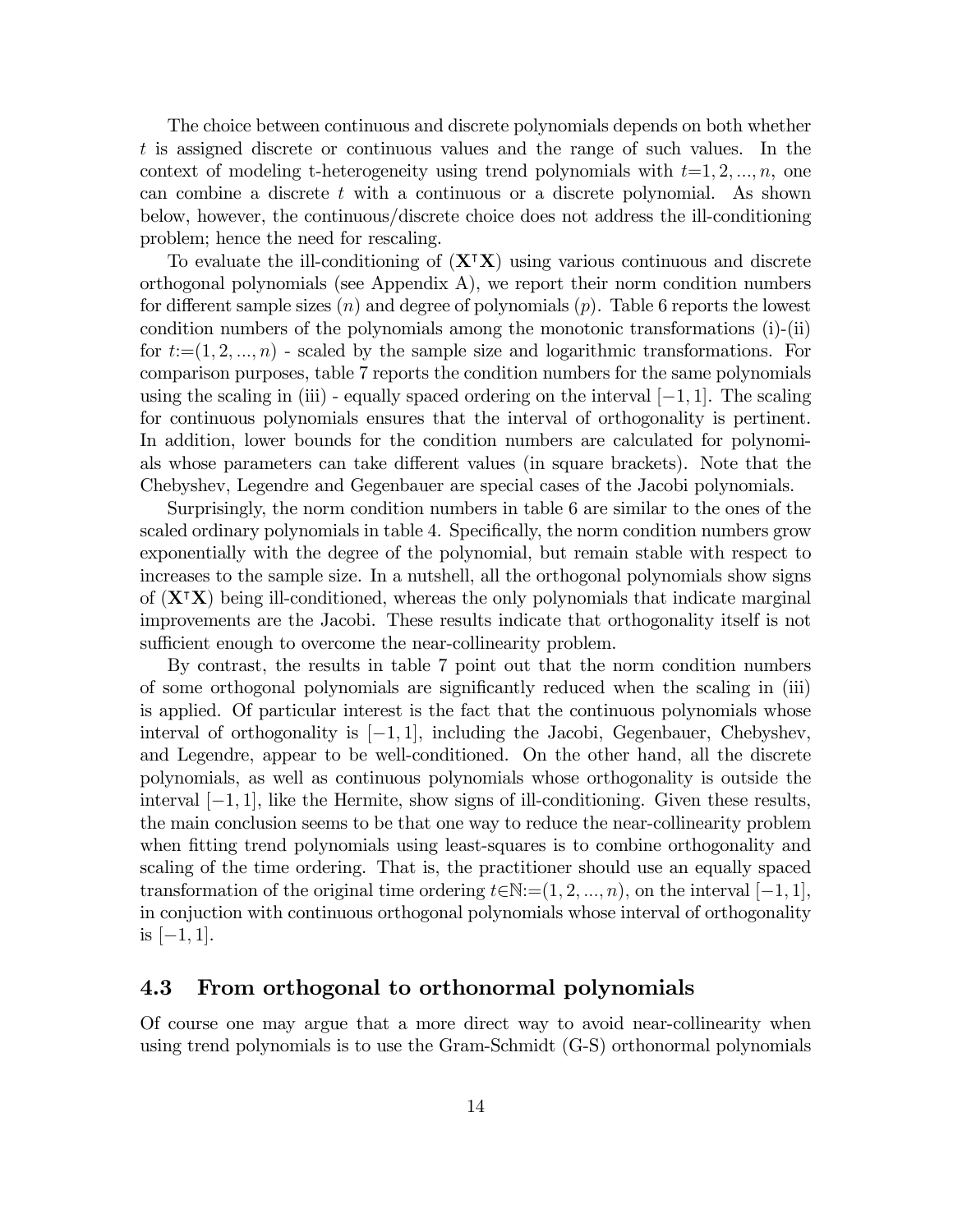resulting from transforming the sequence  $\{t^k, k=0,1,2,...\}$  to recursively generate:

$$
v_0 = 1, \quad v_k = t_k - \sum_{l=0}^{k-1} \eta_l v_l, \quad \eta_l = \frac{(t_k, v_l)}{(v_l, v_l)}, \quad \tilde{v}_k = \frac{v_k}{\|v_k\|}, \quad k = 0, 1, 2, \dots,
$$
\n
$$
(26)
$$

the polynomials  $\{\tilde{v}_k, k=0,1,2,...\}$ , rendered orthonormal with  $\kappa_F(\mathbf{X}^{\intercal}\mathbf{X}) = 1$ ; see Golub and Van Loan (2013, pp. 254-255). The question that naturally arises is whether the G-S orthonormal polynomials render the previous discussion pertaining to other polynomials redundant? The answer is clearly no because in addition to dealing with near-collinearity issues, the different polynomials might be more appropriate for different types of inference.

For instance, for estimation (point and interval) and testing purposes the G-S polynomials have a clear advantage, but for forecasting and simulation purposes other orthogonal polynomials might have a clear advantage because they have explicit functional forms that do not need to be re-evaluated as the G-S polynomials when the sample size changes. Hence, in cases where the inference of interest calls for explicit functional forms for the polynomials, one is better off by choosing among the continuous orthogonal polynomials defined over the interval  $[-1, 1]$ , such as the Jacobi; see table 7. Yet, if one is explicitly interested in long-term forecasting, it might be preferable to use less rigid polynomials such as splines; see Ruppert et al. (2003).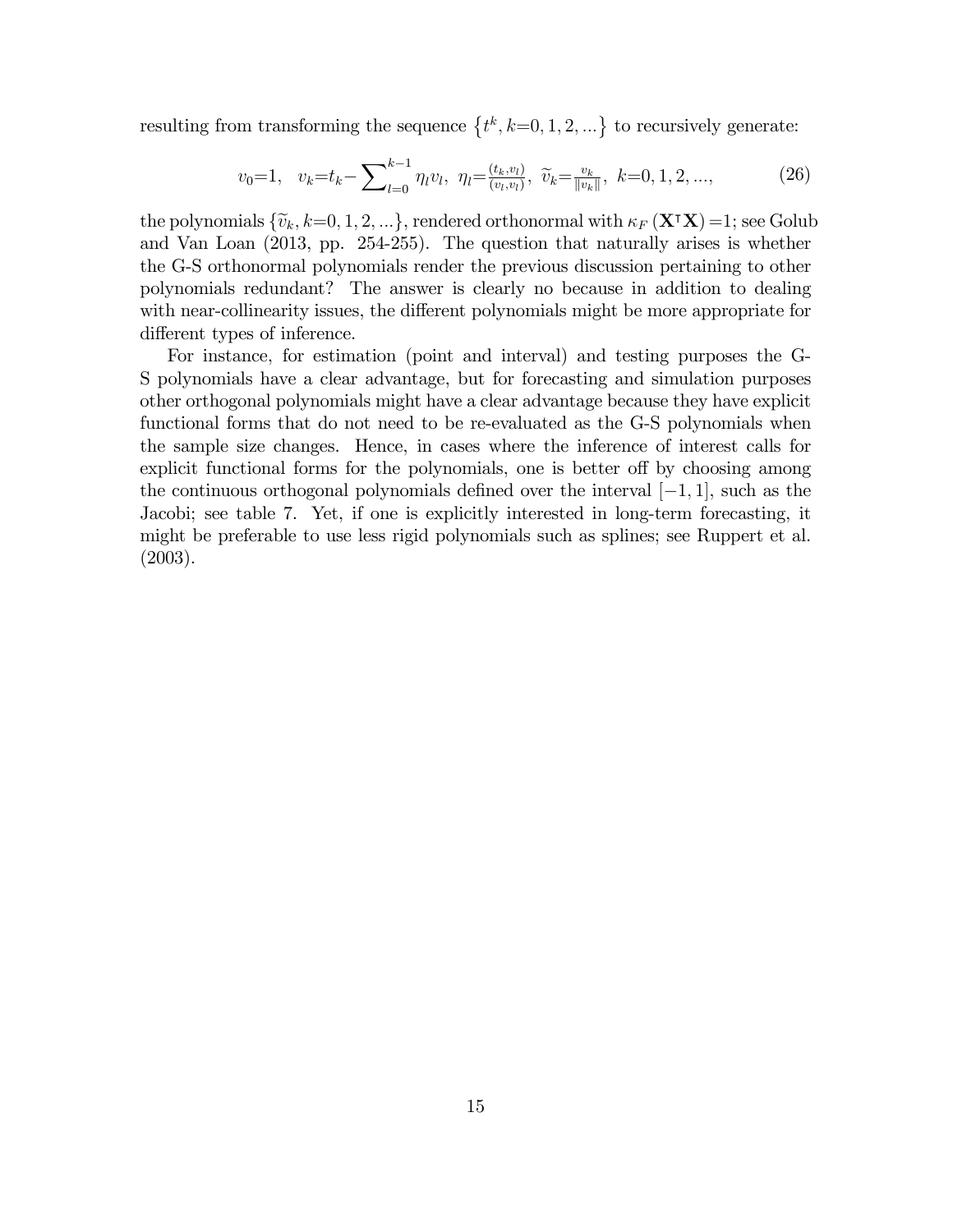|                                          |                                   |                                 | Table 6 - Scaled Orthogonal polynomials: $\kappa_F({\bf X}^\intercal {\bf X})$ |                                                                                                                                      |
|------------------------------------------|-----------------------------------|---------------------------------|--------------------------------------------------------------------------------|--------------------------------------------------------------------------------------------------------------------------------------|
| Panel A: Continuous                      | Orthogonal Polynomials            |                                 |                                                                                |                                                                                                                                      |
| Polynomial                               | Sample size                       | $p=3$                           | $b = 5$                                                                        | $l = q$                                                                                                                              |
| Jacobi $[\alpha;\beta]$                  | $n=100$                           | $10.16$ [.95; $7.63$ ]          | $90.7$ [1.49; 11.65                                                            | $\overline{9.00\times10^2}$ [2.02; 16.16]                                                                                            |
|                                          | $n = 250$                         | $10.09$ [.97; 7.62]             | 89.7 [1.52; 11.63]                                                             | $8.86 \times 10^2$ [2.07; 16.13]                                                                                                     |
|                                          | $n{=}100$                         | .82 <br>$7.33\times10^{3}$      | .79 <br>$6.09 \times 10^{6}$                                                   | $\overline{8}$ .<br>$5.74 \times 10^{9}$                                                                                             |
| Gegenbauer $[\lambda]$                   | $n{=}250$                         | .82 <br>$7.12\times10^{3}$      | $5.77 \times 10^6$ [.80]                                                       | [62]<br>$5.29 \times 10^{9}$                                                                                                         |
|                                          | $n=100$                           | $1.61 \times 10^{4}$            | $1.76 \times 10^{7}$                                                           | $2.01 \times 10^{10}$                                                                                                                |
| Chebyshev (1st kind)                     | $n = 250$                         | $1.59 \times 10^{4}$            | $1.71{\times}10^7$                                                             | $1.93\!\times\!10^{10}$                                                                                                              |
|                                          | $n{=}100$                         | $8.04 \times 10^{3}$            | $7.23 \times 10^{6}$                                                           | $7.39\times10^{9}$                                                                                                                   |
| Chebyshev (2nd kind)                     | $n = 250$                         | $7.76\times10^3$                | $6.75 \times 10^{6}$                                                           | $6.60\times10^{9}$                                                                                                                   |
|                                          | $n\hspace{-2pt}=\hspace{-2pt}100$ | $1.15 \times 10^{4}$            | $1.04 \times 10^{7}$                                                           | $1.04 \times 10^{10}$                                                                                                                |
| Legendre                                 | $n = 250$                         | $1.13 \times 10^{4}$            | $1.01{\times}10^7$                                                             | $9.94\times10^{9}$                                                                                                                   |
|                                          | $n=100$                           | $1.17 \times 10^{5}$            | $1.47 \times 10^{10}$                                                          | $1.15 \times 10^{16}$                                                                                                                |
| Hermite                                  | $n = 250$                         | $1.16\times10^{5}$              | $1.44\times10^{10}$                                                            | $1.11\times10^{16}$                                                                                                                  |
|                                          | $n{=}100$                         | $3.32\times10^{5}$              | $3.08\times10^{10}$                                                            | $1.35 \times 10^{16}$                                                                                                                |
| Laguerre                                 | $n{=}250$                         | $2.31\times10^{5}$              | $1.29\!\times\!10^{10}$                                                        | $2.89\!\times\!10^{15}$                                                                                                              |
| Panel B: Discrete Orthogonal Polynomials |                                   |                                 |                                                                                |                                                                                                                                      |
| Polynomial                               | Sample size                       | $p\hspace{-2pt}=\hspace{-2pt}3$ | $p=5$                                                                          | $\mathcal{I}{=}\mathcal{d}$                                                                                                          |
|                                          | $n=100$                           | $3.19 \times 10^{2}$ [52.92]    | $3.82 \times 10^3$ [49.25]                                                     | $4.60 \times 10^{4}$ [46.94]                                                                                                         |
| Charlier $[\alpha]$                      | $n = 250$                         | $3.16 \times 10^{2}$ [132.72]   | $4.21 \times 10^3$ [123.83]                                                    | $7.03 \times 10^4$ [119.61                                                                                                           |
|                                          | $n = 100$                         | $2.15 \times 10^{4}$ [6]        | $2.47 \times 10^{7}$ [6]                                                       | $7.58 \times 10^{16}$ 8                                                                                                              |
| Chebyshev $[N]$                          | $n{=}250$                         | $9.36 \times 10^{4}$ [7]        | $1.69 \times 10^8$ [7]                                                         | $6.16 \times 10^{14}$ [8]                                                                                                            |
|                                          | $n = 100$                         | $25.86$ [.87; 4]                | $\frac{0.00 \times 10^3}{6.68, 5}$                                             | $3.11 \times 10^{7}$ [.44; 7]                                                                                                        |
| $\text{Krawtchouk} \; [\theta; N]$       | $n = 250$                         | $15.62$ $(.85, 5)$              | $1.44 \times 10^{3}$ [.87; 5]                                                  | $1.62 \times 10^6$ .58; 7                                                                                                            |
|                                          | $n = 100$                         | 35.32 2.69; .91                 | $7.47 \times 10^{2}$ [4.34; .85]                                               | $2.17 \times 10^4$ [5.08; .81]                                                                                                       |
| Meixner $[\beta;c]$                      | $n = 250$                         | 29.76 2.97; .96                 | $4.76 \times 10^2$ [5.10; .93]                                                 | $8.97 \times 10^3$ [6.06; .91]                                                                                                       |
|                                          |                                   |                                 |                                                                                | The table presents the Frobenius norm condition numbers of various scaled continuous and discrete orthogonal trend polyno-           |
|                                          |                                   |                                 |                                                                                | als, for different sample sizes $(n)$ and degree of polynomials $(p)$ . The polynomials are scaled by re-scaling their original time |

 $\mathbf{e}$  $\overline{0}$ ordering,  $t = 1, 2, ..., n$ , either (i) by the sample size, n, or (ii) by a logarithmic transformation. The reported norm condition numbers are the lowest among the two scalings. For polynomials whose parameters can take different values, the lower bounds of the norm condition numbers are calculated. The parameter values corresponding to the lower bounds are given in square  $p$ ). The polynomials are scaled by re-scaling their original time n, or (ii) by a logarithmic transformation. The reported norm condition numbers are the lowest among the two scalings. For polynomials whose parameters can take different values, the lower bounds of the norm condition numbers are calculated. The parameter values corresponding to the lower bounds are given in square  $n)$  and degree of polynomials ( $p$ ordering,  $t = 1, 2, ..., n$ , either (i) by the sample size, mials, for different sample sizes ( $r$ brackets. mials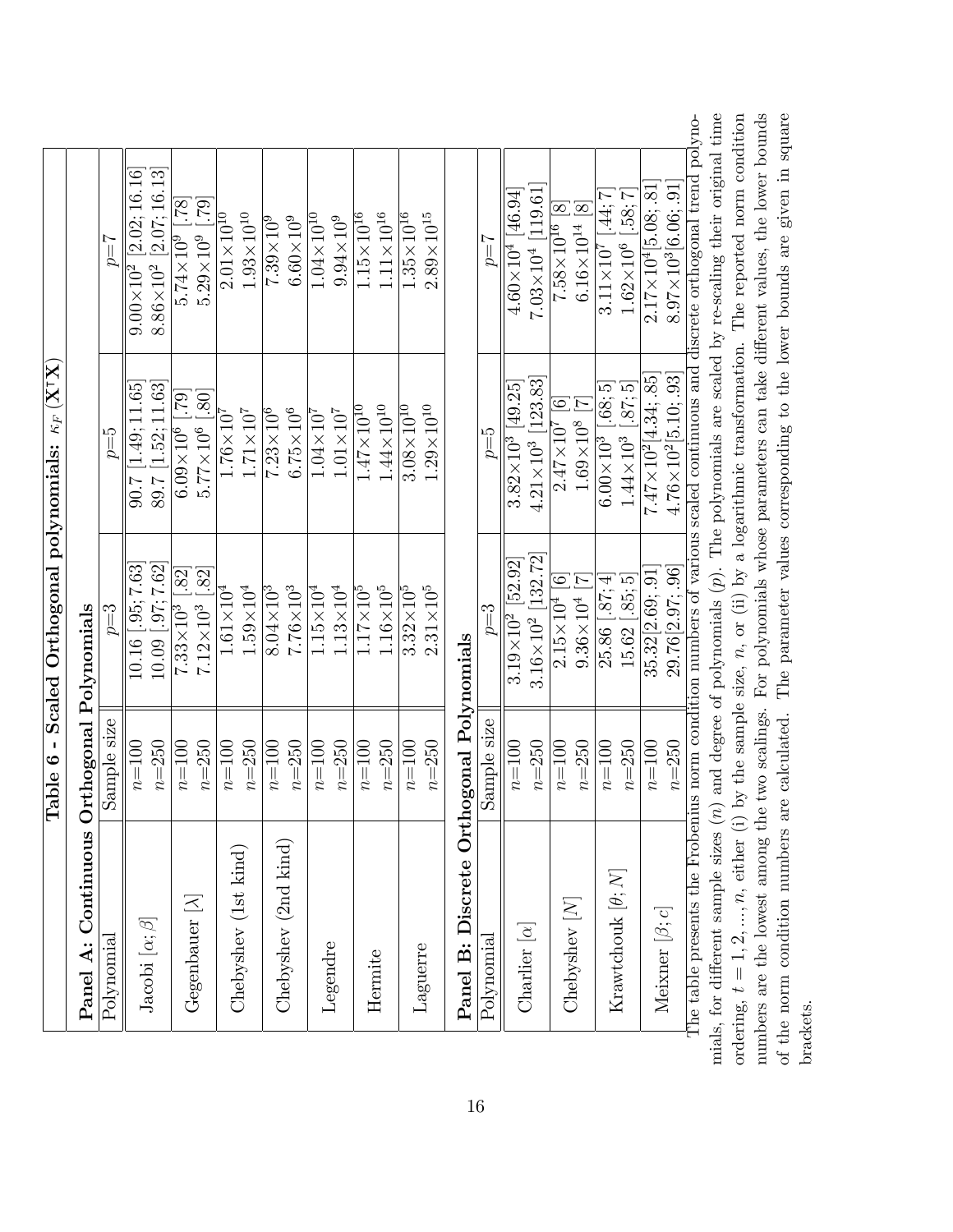|                                            |                        |                                                                                           | Table 7 - Orthogonal Polynomials over $[-1,1]$ : $\kappa_F(\mathbf{X}^\intercal \mathbf{X})$ |                                                                               |
|--------------------------------------------|------------------------|-------------------------------------------------------------------------------------------|----------------------------------------------------------------------------------------------|-------------------------------------------------------------------------------|
| Panel A: Continuous Orthogonal Polynomials |                        |                                                                                           |                                                                                              |                                                                               |
| Polynomial                                 | Sample size            | $p\hspace{-2pt}=\hspace{-2pt}3$                                                           | $p=5$                                                                                        | $l{=}d$                                                                       |
|                                            | $n = 100$              | $4.59$ [.31; .31                                                                          | [.29, .29]<br>7.85                                                                           |                                                                               |
| Jacobi $[\alpha;\beta]$                    | $n = 250$              | $4.54$ $.32$ ; $.32$                                                                      | $7.59$ $.31$ ; $.31$                                                                         | $\begin{array}{c} 11.75 \,\, [.27; .27] \\ 11.05 \,\, [.29; .29] \end{array}$ |
|                                            | $n=100$                | $\overline{[8]}$<br>4.59                                                                  | $62$ ] $98.7$                                                                                | 11.75 [.77                                                                    |
| Gegenbauer $ \lambda $                     | $n = 250$              | $\left  \cdot 82\right $<br>4.54                                                          | $\boxed{81}$<br>7.59                                                                         | [62]<br>11.05                                                                 |
|                                            | $n=100$                | 8.06                                                                                      | 13.01                                                                                        | 17.63                                                                         |
| Chebyshev (1st kind)                       | $n = 250$              | 8.41                                                                                      | 14.21                                                                                        | 20.36                                                                         |
|                                            | $n{=}100$              | 5.49                                                                                      | 10.39                                                                                        | 17.24                                                                         |
| Chebyshev (2nd kind)                       | $n = 250$              | 5.33                                                                                      | 9.65                                                                                         | 15.11                                                                         |
|                                            | $n = 100$              | 0.51                                                                                      | 17.32                                                                                        | 26.43                                                                         |
| Legendre                                   | $n = 250$              | 9.75                                                                                      | 17.96                                                                                        | 27.56                                                                         |
|                                            | $n = 100$              | $1.93 \times 10^{2}$                                                                      | $8.26\times10^{5}$                                                                           | $2.26\times10^{10}$                                                           |
| Hermite                                    | $n = 250$              | $2.02\!\times\!10^2$                                                                      | $8.87\times10^5$                                                                             | $2.44 \times 10^{10}$                                                         |
| Laguerre                                   |                        |                                                                                           | Range of values of t lie outside the interval                                                | $\frac{1}{1}$                                                                 |
| Panel B: Discrete                          | Orthogonal Polynomials |                                                                                           |                                                                                              |                                                                               |
| ${\rm Polynomial}$                         | Sample size            | $p=3$                                                                                     | $p=5$                                                                                        | $l = q$                                                                       |
| Charlier $[\alpha]$                        | $n = 100$              | $3.02\times10^{4}$ [.86]                                                                  | $1.30\times10^{10}$ [1.54]                                                                   | $2.35 \times 10^{16}$ [4.34]                                                  |
|                                            | $n = 250$              | $3.10\times10^{4}$ [.86]                                                                  | $1.36\times10^{10}$ [1.53]                                                                   | $1.74 \times 10^{16}$ [4.47]                                                  |
| Chebyshev $[N]$                            | $n=100$                | $\overline{4}$<br>$2.17 \times 10^{7}$                                                    | $1.14 \times 10^{17}$ [6]                                                                    | $\infty$<br>$8.23 \times 10^{28}$                                             |
|                                            | $n = 250$              | $2.21 \times 10^{7}$ [4]                                                                  | $1.18 \times 10^{17}$ [6]                                                                    | $6.02 \times 10^{27}$ [8]                                                     |
|                                            | $n=100$                | $3.61 \times 10^3$ [.01; 3]                                                               | $7.95 \times 10^{7}$ [.01; 5]                                                                | $\frac{8.81 \times 10^{12} [.01; 7]}{9.38 \times 10^{12} [.01; 7]}$           |
| Krawtchouk $[\theta; N]$                   | $n = 250$              | [.01; 3]<br>$3.73 \times 10^{3}$                                                          | $8.35 \times 10^{7}$ [.01; 5]                                                                |                                                                               |
|                                            | $n = 100$              | $\frac{1.98 \times 10^3}{2.02 \times 10^3}$ [.58, .06]<br>2.02×10 <sup>3</sup> [.57, .06] | $2.17\times10^{7}\,\, [.09; .01]$<br>$2.25\times10^{7}\,\, [.09; .01]$                       | $\frac{2.57 \times 10^{12} [.01; .01]}{2.71 \times 10^{12} [.01; .01]}$       |
| Meixner $[\beta; c]$                       | $n = 250$              |                                                                                           |                                                                                              |                                                                               |

The table presents the Frobenius norm condition numbers of various continuous and discrete orthogonal trend polynomials whose original time ordering,  $t = 1, 2, ..., n$ , is scaled to lie within the interval  $[-1, 1]$ , for different sample sizes  $(n)$  and degree of polynomials  $(p)$ . For polynomials whose parameters can take different values, the lower bounds of the norm condition numbers The table presents the Frobenius norm condition numbers of various continuous and discrete orthogonal trend polynomials  $n)$  and degree  $p$ ). For polynomials whose parameters can take different values, the lower bounds of the norm condition numbers whose original time ordering,  $t = 1, 2, ..., n$ , is scaled to lie within the interval  $[-1, 1]$ , for different sample sizes (*r* are calculated. The parameter values corresponding to the lower bounds are given in square brackets. are calculated. The parameter values corresponding to the lower bounds are given in square brackets. of polynomials  $\mu$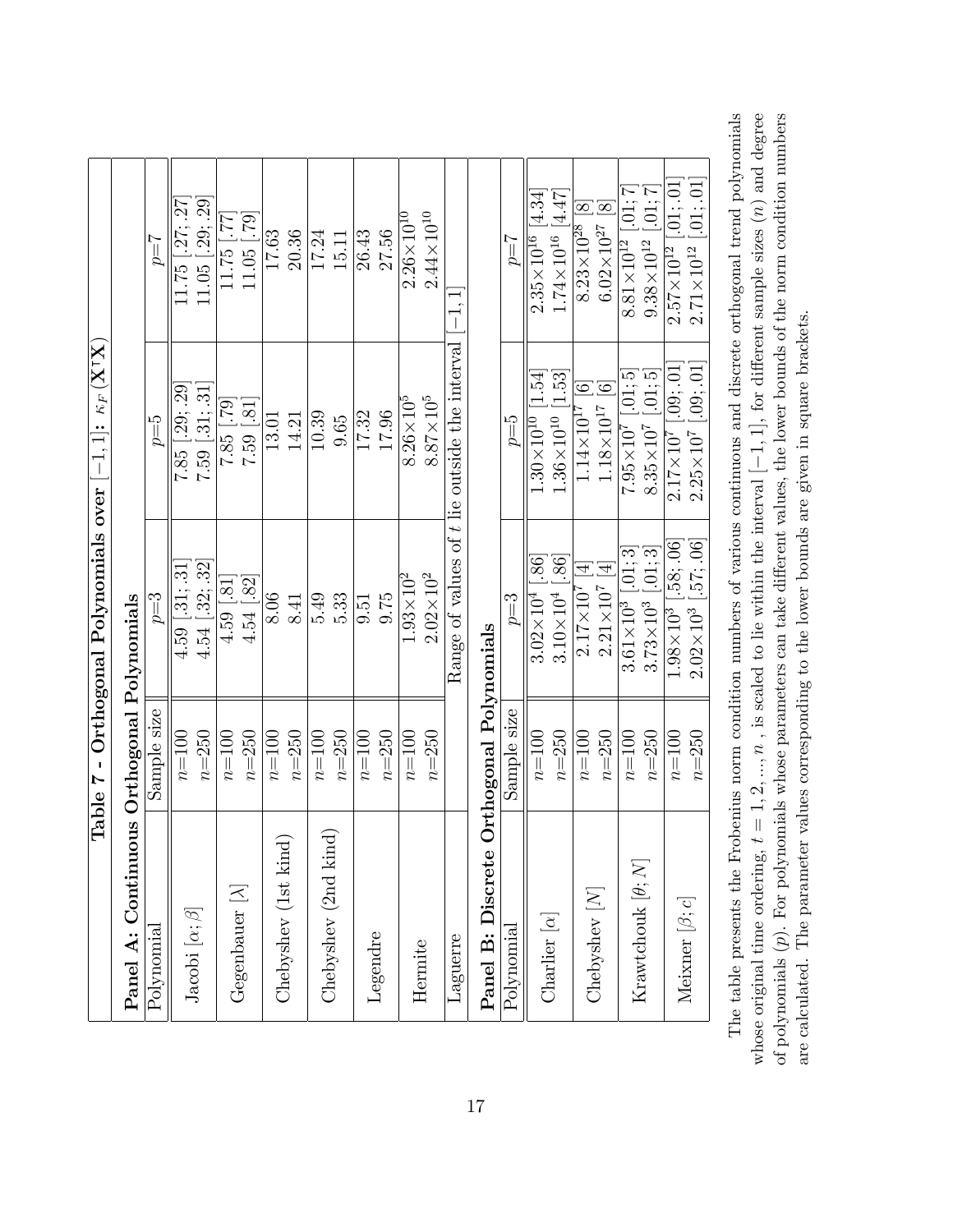## 5 An empirical example: Aggregate Portfolios

The grouping of assets into portfolios in asset pricing modeling is viewed as a way to reduce the errors-in-variables problem in such data, and thus improve the precision of the estimated betas; see Blume (1970), Friend and Blume (1970), Black et al. (1972). There is, however, a potential side-effect when the original data exhibit different forms of t-heterogeneity. This means that averaging individual such asset returns could generate complicated forms of t-heterogeneity for the portfolio. This is especially problematic for portfolios composed of a very large number of assets. Let us illustrate how one can capture the t-heterogeneity in such data using continuous orthogonal polynomials defined over the interval  $[-1, 1]$ , or G-S orthonormal polynomials.

This empirical example uses the Fama and French (2015) data from July 1963 to December 2015. The portfolio employed is the  $(smallest size/lowest profitability)$ portfolio which includes all NYSE, AMEX, and NASDAQ stocks whose market capitalization and operating profitability are respectively within the bottom quintile of NYSE stocks. Since most AMEX and NASDAQ stocks are smaller in market capitalization than the NYSE stocks, this portfolio (on average), contains approximately 1058 stocks, a lot more than portfolios constructed with similar characteristics.

After thorough misspecification testing, the following heterogeneous Student's  $t/$ heteroskedastic dynamic LR model of the Capital Asset Pricing Model (CAPM) is estimated in order to account for the chance regularity patterns exhibited by the observed data in hand:

$$
y_t = \alpha + \sum_{i=1}^{12} \delta_{1i} t^i + \sum_{j=2}^{12} \delta_{2j} d_{jt} + \beta_1 x_{1t} + \beta_2 x_{2t} + \gamma_1^{\top} \mathbf{Z}_{t-1} + \varepsilon_t,
$$
  
\n
$$
(\varepsilon_t | \mathbf{Z}_{t-1}) \backsim \text{St}(0, \sigma^2(t)), \ \sigma^2(t) = \gamma_0 + [\mathbf{W}_t - \boldsymbol{\mu}(t)]^{\top} \mathbf{Q}^{-1} [\mathbf{W}_t - \boldsymbol{\mu}(t)],
$$
\n(27)

where  $y_t$  is the return of the (smallest size/lowest profitability) portfolio for period t (figure 1);  $x_{1t}=R_{mt}$  is the return on the value-weighted market portfolio (figure 2);  $x_{2t} = R_{ft}$  is the return on the risk-free asset (figure 3);  $t^{i} := (t, t^2, ..., t^{12})$ , denotes the polynomials of {Ordinary over  $[-1, 1]$ , Meixner by n, Hermite over  $[-1, 1]$ , Jacobi over  $[-1, 1]$ , G-S orthonormal};  $d_{jt} := (d_{2t}, d_{3t}, ..., d_{12t})$  are the monthly dummy variables for the months of February through December;  $\mathbf{Z}_t := (y_t, \mathbf{X}_t)$ ,  $\mathbf{X}_t := (x_{1t}, x_{2t})$ ,  $\mathbf{W}_t = (\mathbf{X}_t, \mathbf{Z}_{t-1}), \boldsymbol{\mu}(t) = E(\mathbf{W}_t), \mathbf{Q} = Cov(\mathbf{W}_t)$ . Note that  $\sigma^2(t)$  is both heteroskedastic and heterogeneous, stemming from the Multivariate Student's  $t$  distribution.

Table 8 presents the results from estimating the same overall model in (27) by including the different types of trend polynomials. The inflated estimated coefficients and standard errors (in brackets) for the cases of ordinary over  $[-1, 1]$ , Meixner scaled by the sample size, and Hermite over  $[-1, 1]$  polynomials indicate the presence of serious near-collinearity, which is also confirmed by the inflated norm condition numbers. It is increasingly difficult for the practitioner to assess the relative contribution of each polynomial in terms of statistical significance since their  $p$ -values (in square brackets) are highly misleading. The picture becomes much clearer when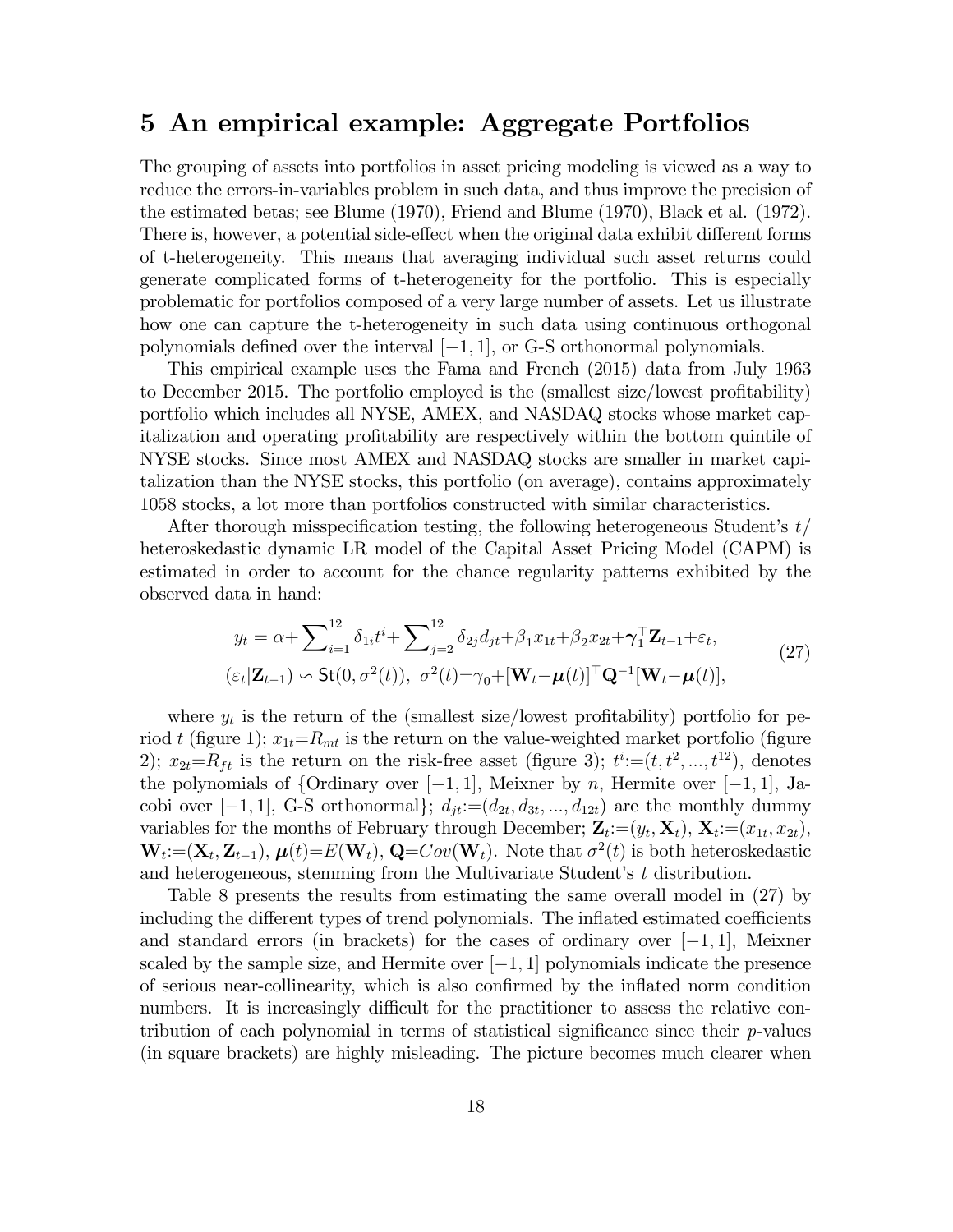the G-S orthonormal polynomials or the Jacobi over  $[-1, 1]$  polynomials are used to capture the t-heterogeneity in the data. As can be seen from table 8, the absence of near-collinearity for these polynomials provides trustworthy evidence for the significance of the higher degree trend polynomials up to degree 12. It is important to emphasize that the choice of the highest degree  $p$  of the trend polynomial estimated is based exclusively on statistical adequacy grounds, and not on goodness-of-fit as in Akaike type model selection procedures; see Spanos (2010) for a discussion on this. That is, one would continue to increase  $p$  until the residuals do not have lingering t-heterogeneity and the coefficient of the term with the largest  $p$  is statistically significant. In this case,  $p=12$  is not an unreasonably large value because the data are monthly, but it could have been smaller on adequacy grounds.

The results in table 8 confirm that neither the scaling of the time ordering nor the orthogonality property alone are sufficient enough to overcome the near-collinearity problem when fitting trend polynomials using least-squares. Yet, the most efficient way to adequately address the near-collinearity problem is to use the G-S orthonormal polynomials, or to combine continuous orthogonal polynomials whose interval of orthogonality is  $[-1, 1]$ , with scaling the time ordering to lie within the same interval.

The importance of this result stems from the fact that establishing the statistical adequacy of the estimated model, secures the reliability of inferences based on it. In the case of the empirical multi-factor models, like the Fama-French models (see Fama and French, 1993, 2015), these polynomials secure the statistical adequacy of the estimated models which can provide a sound basis for evaluating the significance of the additional factors. Capturing the t-heterogeneity in this data, gives rise to trustworthy results when posing substantive questions of interest to the data, including which additional factors are significant or not. In contrast, when the t-heterogeneity in the data is not captured, the statistical significance of the added factors is likely to be untrustworthy.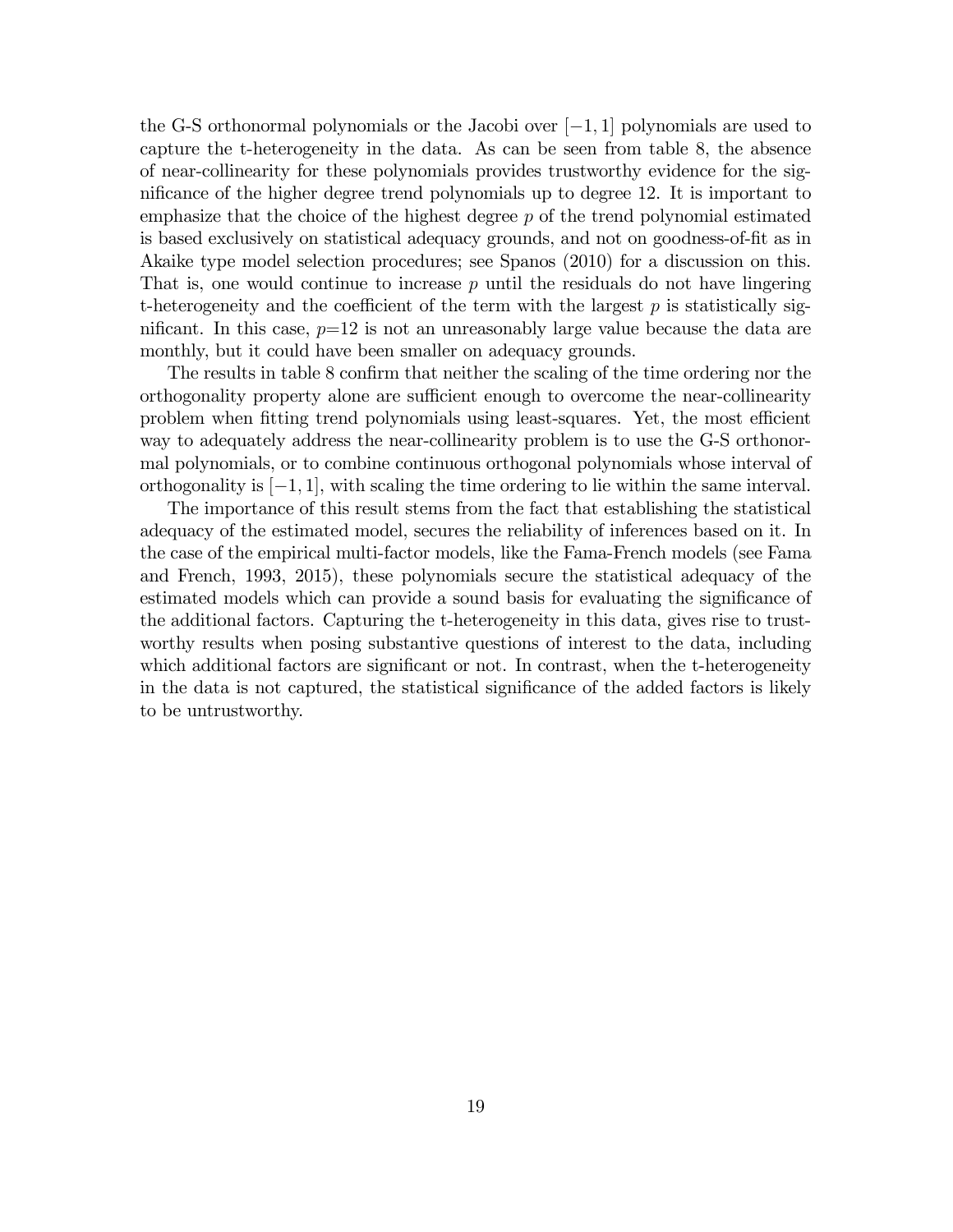|                                                           |                    | Table 8 - Modeling heterogeneity is asset returns |                          |                               |                 |
|-----------------------------------------------------------|--------------------|---------------------------------------------------|--------------------------|-------------------------------|-----------------|
| $y_t$                                                     | Ordinary           | Meixner                                           | Hermite                  | Jacobi                        | $G-S$           |
|                                                           |                    | $[\beta = 9.02; c = .91]$                         |                          | $[\alpha = .29; \beta = .29]$ | orthonormal     |
| $\boldsymbol{c}$                                          | 2.108(.001)        | 3.756[.000]                                       | $-13.620$ [.844]         | 3.098[.000]                   | $3.101$ [.000]  |
|                                                           | (0.636)            | (0.637)                                           | (69.155)                 | (0.538)                       | (0.522)         |
| $t\,$                                                     | $-2.804[.157]$     | $-0.967[.047]$                                    | 57.022 [.929]            | $-0.577$ [.001]               | $-12.696[.000]$ |
|                                                           | (1.980)            | (0.485)                                           | (639.717)                | (0.166)                       | (3.555)         |
| $t^2$                                                     | 32.352[.008]       | $-0.878$ [.205]                                   | - 91.199 [.929]          | 0.231[.199]                   | 3.134 [.392]    |
|                                                           | (12.233)           | (0.691)                                           | (1017.265)               | (0.180)                       | (3.660)         |
| $t^3$                                                     | $-14.478[.627]$    | 5.474.000                                         | 42.768 [.987]            | $0.049$ [.714]                | 1.058 657       |
|                                                           | (29.815)           | (1.515)                                           | (2645.153)               | (0.134)                       | (2.379)         |
| $t^4$                                                     | $-187.952[.125]$   | 8.345[.000]                                       | - 41.418 [.990]          | $-0.393[.001]$                | $-7.050[.001]$  |
|                                                           | (122.399)          | (1.958)                                           | (3155.453)               | (0.122)                       | (2.142)         |
| $t^5$                                                     | 157.738 [.330]     | $0.567$ [.835]                                    | $-115.527$ [.978]        | $-0.432[.004]$                | $-4.093[.098]$  |
|                                                           | (161.963)          | (2.724)                                           | (4173.752)               | (0.151)                       | (2.473)         |
| $t^6$                                                     | 467.668 [.338]     | $-10.053[.005]$                                   | 106.080 [.978]           | 0.424[.003]                   | 4.671,039       |
|                                                           | (488.179)          | (3.571)                                           | (3854.339)               | (0.141)                       | (2.264)         |
| $t^7$                                                     | $-363.972[.331]$   | $-11.637[.006]$                                   | - 38.292 [.979]          | 0.588[.000]                   | 11.727[.000]    |
|                                                           | (374.098)          | (4.191)                                           | (1450.451)               | (0.153)                       | (2.458)         |
| $t^8$                                                     | $-606.016$ [.510]  | $-6.738[.098]$                                    | $13.097 \mathbf{NaN} $   | $-0.705$ .000                 | $-11.304[.000]$ |
|                                                           | (918.897)          | (4.061)                                           | (NaN)                    | (0.154)                       | (2.389)         |
| $t^9$                                                     | 296.251 [.440]     | 4.189 [.539]                                      | $202.963 \mathbf{NaN} $  | 0.589[.000]                   | 7.569.001       |
|                                                           | (383.424)          | (6.820)                                           | (NaN)                    | (0.142)                       | (2.207)         |
| $t^{10}$                                                  | 423.236 [.604]     | 1.128 837                                         | $-160.951 \mathbf{NaN} $ | $-0.281$ [.095]               | $-1.454-.550$   |
|                                                           | (815.902)          | (5.471)                                           | (NaN)                    | (0.168)                       | (2.429)         |
| $t^{11}$                                                  | $-71.542$ [.619]   | $6.819$ [.118]                                    | $138.265[\textbf{NaN}]$  | $-0.445$ [.001]               | $-7.134[.001]$  |
|                                                           | (143.884)          | (4.352)                                           | (NaN)                    | (0.137)                       | (2.217)         |
| $t^{12}$                                                  | $-130.003$ [.637]  | $-2.961$ [.730]                                   | $-94.774$ [NaN]          | 0.626[.000]                   | 9.956(.000)     |
|                                                           | (275.466)          | (8.569)                                           | (NaN)                    | (0.145)                       | (2.301)         |
| $d_2$                                                     | $-2.457[.000]$     | $-2.512[.000]$                                    | $-2.405$ [.000]          | $-2.462[.000]$                | $-2.458[.000]$  |
|                                                           | (0.467)            | (0.464)                                           | (0.459)                  | (0.471)                       | (0.471)         |
| $d_3$                                                     | $-2.469$ .000      | $-2.328[.000]$                                    | $-2.394[.000]$           | $-2.478[.000]$                | $-2.473[.000]$  |
|                                                           | (0.446)            | (0.441)                                           | (0.440)                  | (0.445)                       | (0.445)         |
| $d_4$                                                     | $-3.815[.000]$     | $-3.767[.000]$                                    | $-3.868[.000]$           | $-3.932[.000]$                | $-3.930[.000]$  |
|                                                           | (0.483)            | (0.477)                                           | (0.478)                  | (0.482)                       | (0.481)         |
| $d_5$                                                     | $-2.533[.000]$     | $-2.596[.000]$                                    | $-2.528[.000]$           | $-2.607[.000]$                | $-2.603[.000]$  |
|                                                           | (0.477)            | (0.472)                                           | (0.468)                  | (0.473)                       | (0.473)         |
| $d_6$                                                     | $-2.635[.000]$     | $-2.715[.000]$                                    | $-2.484[.000]$           | $-2.757[.000]$                | $-2.753[.000]$  |
|                                                           | (0.489)            | (0.484)                                           | (0.482)                  | (0.485)                       | (0.485)         |
| $d_7$                                                     | $-3.334[.000]$     | $-3.273[.000]$                                    | $-3.259[.000]$           | $-3.535[.000]$                | $-3.533[.000]$  |
|                                                           | (0.501)            | (0.493)                                           | (0.491)                  | (0.500)                       | (0.500)         |
| $d_8$                                                     | $-3.234 .000$      | $-3.302[.000]$                                    | $-3.106[.000]$           | $-3.569$ .000                 | $-3.559(.000)$  |
|                                                           | (0.483)            | (0.483)                                           | (0.467)                  | (0.485)                       | (0.485)         |
| $d_9$                                                     | $-2.296 .000 $     | $-2.249[.000]$                                    | $-2.254 .000$            | $-2.522$ [.000]               | $-2.522$ .000   |
|                                                           | (0.493)            | (0.484)                                           | (0.477)                  | (0.480)                       | (0.479)         |
| $d_{10}$                                                  | $-4.150 .000]$     | $-4.278[.000]$                                    | $-4.191 .000 $           | $-4.281$ , 000                | $-4.277 .000$   |
|                                                           | (0.512)            | (0.509)                                           | (0.512)                  | (0.505)                       | (0.505)         |
| $d_{11}$                                                  | $-3.586(.000)$     | $-3.654[.000]$                                    | $-3.605$ .000            | $-3.814 .000$                 | $-3.811 .000$   |
|                                                           | (0.493)            | (0.488)                                           | (0.485)                  | (0.485)                       | (0.485)         |
| $d_{12}$                                                  | $-3.174 .000$      | $-3.319[.000]$                                    | $-3.143 .000$            | $-3.344$ .000                 | $-3.337[.000]$  |
|                                                           | (0.473)            | (0.470)                                           | (0.462)                  | (0.474)                       | (0.474)         |
| $x_{1t}$                                                  | 1.254.000          | 1.240 .000                                        | 1.259 .000               | 1.249 [.000]                  | 1.249[.000]     |
|                                                           | (0.029)            | (0.029)                                           | (0.029)                  | (0.028)                       | (0.028)         |
| $\boldsymbol{x}_{2t}$                                     | $-5.587$ .091      | $-5.657$ .087                                     | $-4.733$ . 154           | $-4.967$ . 124                | $-4.957$ . 125  |
|                                                           | (3.305)            | (3.298)                                           | (3.317)                  | (3.225)                       | (3.229)         |
| $y_{t-1}$                                                 | $0.103$ [.019]     | $0.096$ [.029]                                    | $0.128$ [.002]           | $0.078$ [.070]                | 0.079[.067]     |
|                                                           | (0.044)            | (0.044)                                           | (0.042)                  | (0.043)                       | (0.043)         |
| $x_{1t-1}$                                                | $0.174 \times 010$ | 0.187,005                                         | 0.154   .021]            | $0.203 \, 0.002$              | $0.203$ [.002]  |
|                                                           | (0.067)            | (0.067)                                           | (0.066)                  | (0.065)                       | (0.065)         |
| $x_{2t-1}$                                                | $2.590$ [.448]     | 2.856 [.403]                                      | 1.887 .581               | 2.686 [.421]                  | 2.683 [.422]    |
|                                                           | (3.414)            | (3.412)                                           | (3.421)                  | (3.333)                       | (3.336)         |
| $\kappa\left(\mathbf{X}^{\intercal}\mathbf{X}\right)_{F}$ | $3.37\times10^8$   | $1.16\times10^{7}$                                | $1.12\times10^{15}$      | 20.07                         | 13              |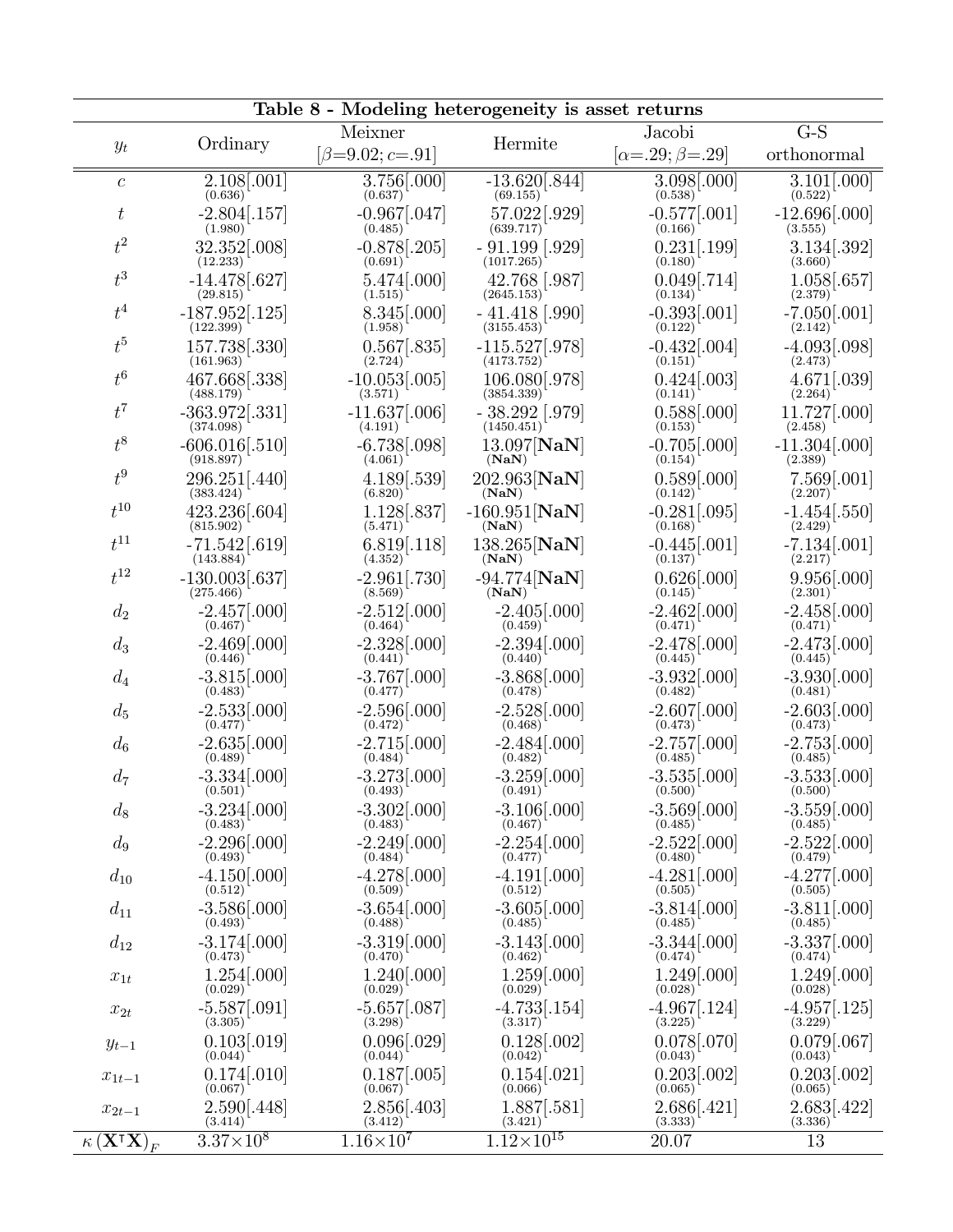

Figure 1: t-plot of portfolio return  $y_t$ ; July 1963 to December 2015



Figure 2: t-plot of market return  $\mathcal{R}_{mt};$  July 1963 to December 2015



Figure 3: t-plot of risk-free return  $R_{ft};$  July 1963 to December 2015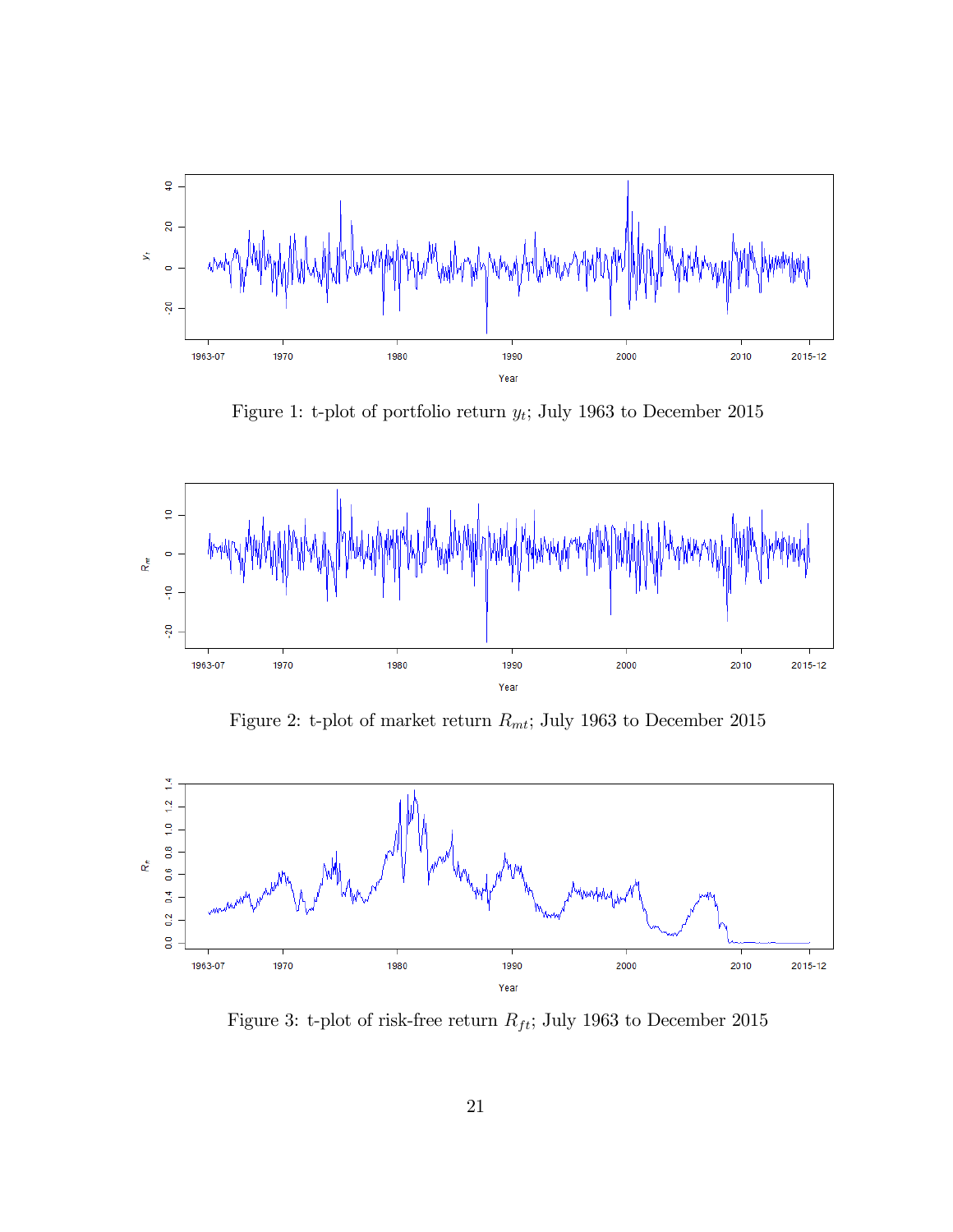## 6 Summary and conclusions

The paper has focused on evaluating a number of different ways one can address the problem of modeling t-heterogeneity in data as well as the ill-conditioning problem that arises when using trend polynomials to account for such heterogeneity in the context of  $y=X\beta+u$  when X includes trend polynomials based on the ordering  $t=1, 2, ..., n$ . In such cases, the problem of ill-conditioning can be mitigated using a twofold strategy. The first is to orthogonalize the polynomial terms  $t, t^2, ..., t^p$ . This led us to the evaluation of several continuous and discrete orthogonal polynomials, such as the Chebyshev, Hermite, Jacobi, Laguerre, the Krawtchouk, Charlier, and Meixner. The second is a scaling of the trend ordering  $(t=1, 2, ..., n)$ . This led us to evaluate different forms of scaling and concluded that the best is the one which yields approximately equally spaced discrete values over the interval  $[-1, 1]$ . The ill-conditioning can be effectively circumvented by combining the orthogonality with this particular scaling.

The discussion in the paper can be summarized by a few recommendations to the practitioner. First, any form of t-heterogeneity exhibited by the data must be accounted for using generic methods, such as trend polynomials, because ignoring such systematic information in the data will give rise to statistically spurious results. Second, the simplest way to avoid serious near-collinearity problems when fitting trend polynomials of degree lower than 7 or so, is simply to re-scale the original time ordering using (22) to confine its range of values within  $[-1, 1]$ . Third, the recommendation for trend polynomials of degree greater than 7 or so is the G-S orthonormal polynomials because they are particularly useful for estimation (point and interval) and testing purposes. Fourth, for forecasting and simulation purposes the practitioner might prefer an explicit functional form for the orthogonal polynomials, and not a sequence of values for a fixed sample size, as given by the G-S polynomials. For such purposes the recommendation is to choose among certain continuous orthogonal polynomials, such as the Jacobi, specified over the interval  $[-1, 1]$ . Fifth, if the practitioner is only interested in long-term forecasting, it might be preferable to use less rigid polynomials such as splines; see Ruppert et al. (2003). Sixth, to avoid misleading statistical measures of near-collinearity, it is important to treat the deterministic polynomials  $\mathbf{D} := (t, t^2, ..., t^p)$  differently from the other regressors  $\mathbf{X}_t$  and apply the Frisch-Waugh result before certain statistical measure. This amounts to 'detrending' the data using the relevant mean before the second moments of  $(y_t, \mathbf{X}_t)$  and the  $R^2$ are evaluated.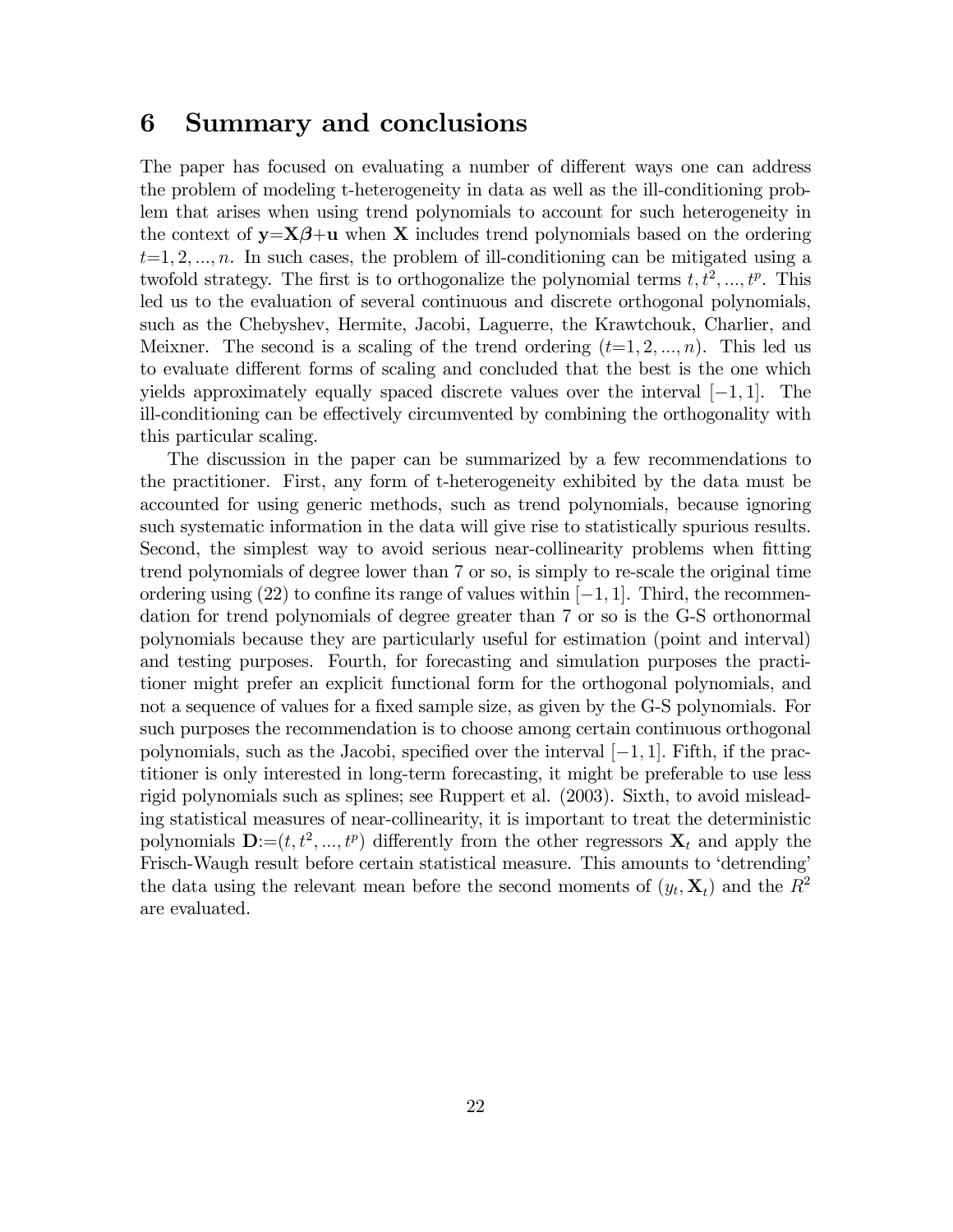## References

- [1] Black, F., Jensen, M. C., and Scholes, M. S. (1972), "The Capital Asset Pricing Model: Some Empirical Tests," pp. 79-121 in Studies in the Theory of Capital Markets, edited by Jensen, M.C., Praeger, NY.
- [2] Blume, M.E.  $(1970)$ , "Portfolio Theory: A Step Toward its Practical Application," Journal of Business,  $43(2)$ , 152-173.
- [3] Choi, I. (2015), Almost All about Unit Roots: Foundations, Developments, and Applications, Cambridge University Press, Cambridge.
- [4] Dunkl, C.F., and Xu, Y. (2014), Orthogonal Polynomials of Several Variables, 2nd ed., Encyclopedia of Mathematics and its Applications, Vol. 155, Cambridge University Press, Cambridge.
- [5] Fama, E.F., and French, K.R.  $(1993)$ , "Common Risk Factors in the Returns on Stocks and Bonds," Journal of Financial Economics, 33(1), 3-56.
- $[6]$  Fama, E.F., and French, K.R.  $(2015)$ , "A Five-Factor Asset Pricing Model," Journal of Financial Economics, 116(1), 1-22.
- [7] Friend, I., and M. Blume, M. (1970), "Measurement of Portfolio Performance Under Uncertainty," American Economic Review,  $60(4)$ , 561-575.
- [8] Frisch, R., and Waugh, F.V. (1933), "Partial Time Regressions as Compared with Individual Trends,"  $Econometrica$ ,  $1(4)$ , 387-401.
- [9] Gautschi, W. (1990), "How (Un)stable Are Vandermonde Systems,"  $Asymptotic$ and Computational Analysis, 124, 193-210.
- [10] Gautschi, W. (2004), Orthogonal Polynomials: Computation and Approximation, Oxford University Press, NY.
- [11] Gautschi, W., and Inglese, G. (1988), "Lower Bounds for the Condition Number of Vandermonde Matrices," Numerische Mathematik, 52(3), 241-250.
- [12] Golub, G.H., and Van Loan, C.F. (2013), Matrix Computations, 4th ed., Johns Hopkins, Baltimore.
- [13] Granger, C.W.J., and Newbold, P. (1974), "Spurious Regressions in Econometrics," Journal of Econometrics,  $2(2)$ , 111-120.
- [14] Greene, W.H. (2011), Econometric Analysis, 7th ed., Prentice Hall, New Jersey.
- [15] Hooker, R.H.  $(1901)$ , "Correlation of the Marriage-Rate with Trade," *Journal of* the Royal Statistical Society, 64(3), 485-492.
- [16] Hooker, R.H. (1905), "On the Correlation of Successive Observations," Journal of the Royal Statistical Society, 68(4), 696-703.
- [17] Montgomery, D.C., Peck, E.A., and Vining, G.G. (2012), Introduction to Linear Regression Analysis, 5th ed., Wiley, NJ.
- [18] Moore, H.L. (1914), Economic Cycles: Their Law and Cause, Macmillan, London.
- [19] Morgan, M.S. (1990), The History of Econometric Ideas, Cambridge University Press, Cambridge.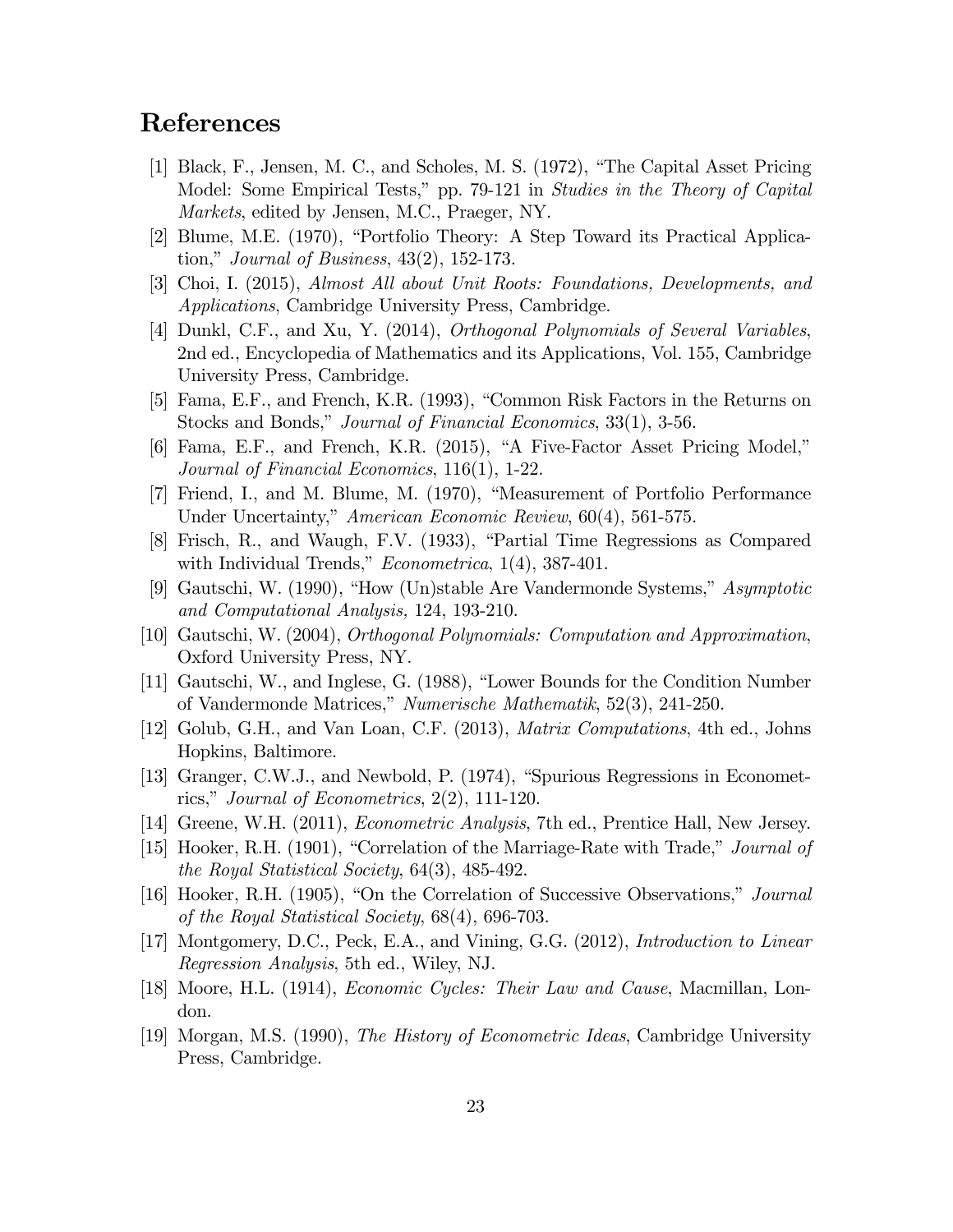- $[20]$  Pan, V.Y.  $(2016)$ , "How Bad are Vandermonde Matrices," SIAM Journal on Matrix Analysis and Applications, 37(2), 676-694.
- [21] Phillips, P.C.B. (1986), "Understanding Spurious Regressions in Econometrics," Journal of Econometrics, 33(3), 311-340.
- [22] Phillips, P.C.B. (2005), "Challenges of Trending Time Series Econometrics," Mathematics and Computers in Simulation, 68, 401-416.
- [23] Ruppert, D., Wand, M.P., and Carroll R.J. (2003), Semiparametric Regression, Cambridge University Press, Cambridge.
- [24] Seber, G.A.F., and Lee, A.J. (2003), Linear Regression Analysis, 2nd ed., Wiley, NY.
- [25] Spanos, A. (2019), Probability Theory and Statistical Inference: Empirical Modeling with Observational Data, 2nd ed., Cambridge University Press, Cambridge.
- [26] Spanos, A.  $(2010)$ , "Akaike-type Criteria and the Reliability of Inference: Model Selection vs. Statistical Model Specification," Journal of Econometrics,  $158(2)$ , 204-220.
- [27] Spanos, A., and McGuirk, A. (2002), "The Problem of Near-multicollinearity Revisited: Erratic vs. Systematic Volatility," Journal of Econometrics, 108(2), 365-393.
- [28] Stigler, S.M. (1986), The History of Statistics: The Measurement of Uncertainty before 1900, Harvard University Press.
- [29] Tyrtyshnikov, E.E.  $(1994)$ , "How bad are Hankel matrices?," Numerische Mathematik, 67(2), 261-269.
- [30] Yule, G.U. (1903), "Notes on the Theory of Association of Attributes in Statistics,"  $Biometrika$ , 2, 121-134.
- [31] Yule, G.U. (1926) "Why do we Sometimes get Nonsense-Correlations between Time-Series?<sup>-</sup>A Study in Sampling and the Nature of Time-Series," *Journal of* the Royal Statistical Society, 89(1), 1-63.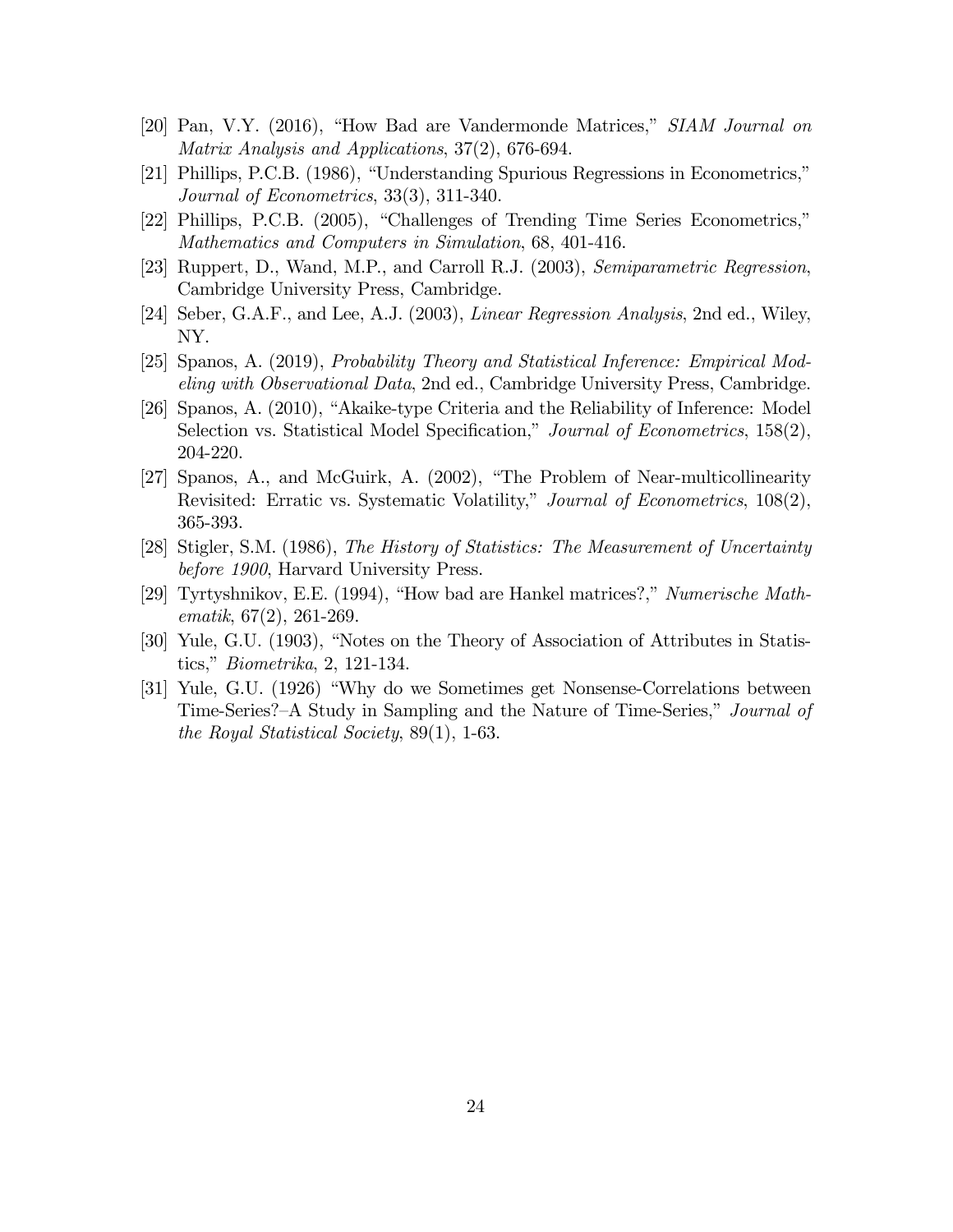## 7 Appendix A: Orthogonal Polynomials

For additional information, see Gautschi (2004), Dunkl and Xu (2014).

**Definition 3** The Jacobi polynomials  $P_k^{(\alpha,\beta)}$  $\mathcal{R}_k^{(\alpha,\beta)}(x)$ , for parameters  $\alpha, \beta > -1$ , are a set of orthogonal polynomials with weight function  $w(x; \alpha, \beta) = (1-x)^{\alpha}(1+x)^{\beta}$  on  $x \in [-1, 1]$ .

$$
P_k^{(\alpha,\beta)}(x) = \frac{(-1)^k}{2^k k!} (1-x)^{-\alpha} (1+x)^{-\beta} \left(\frac{d}{dx}\right)^k \left[ (1-x)^{\alpha+k} (1+x)^{\beta+k} \right], \ k \ge 0.
$$

The recurrence relation of the Jacobi polynomials is:

$$
2(k+1)(k+\alpha+\beta+1)(2k+\alpha+\beta)P_{k+1}^{(\alpha,\beta)}(x) =
$$
  
= [(2k+\alpha+\beta+1)(2k+\alpha+\beta+2)(2k+\alpha+\beta)x+\alpha^2-\beta^2]P\_k^{(\alpha,\beta)}(x) -  
-2(k+\alpha)(k+\beta)(2k+\alpha+\beta+2)P\_{k-1}^{(\alpha,\beta)}(x), k\ge 1,  
P\_0^{(\alpha,\beta)}(x)=1, P\_1^{(\alpha,\beta)}(x)=\frac{1}{2}(\alpha+\beta+2)x+\frac{1}{2}(\alpha-\beta).

**Definition 4** The Gegenbauer polynomials  $C_k^{(\lambda)}$  $k^{(\lambda)}(x)$ , for parameter  $\lambda > -\frac{1}{2}$  $\frac{1}{2}$ , are a set of orthogonal polynomials with weight function  $w(x; \lambda)=(1-x^2)^{\lambda-\frac{1}{2}}$  on  $x \in [-1, 1]$ .

$$
C_k^{(\lambda)}(x) = \frac{(-1)^k}{2^k(\lambda + \frac{1}{2})_k} (1 - x^2)^{\frac{1}{2} - \lambda} \left(\frac{d}{dx}\right)^k (1 - x^2)^{\lambda + k - \frac{1}{2}}, \ k \ge 0.
$$

The recurrence relation of the Gegenbauer polynomials is:

$$
(k+1)C_{k+1}^{(\lambda)}(x)=2(k+\lambda)xC_k^{(\lambda)}(x)-(k+2\lambda-1)C_{k-1}^{(\lambda)}(x), \quad k\geq 1,
$$
  

$$
C_0^{(\lambda)}(x)=1, \quad C_1^{(\lambda)}(x)=2\lambda x.
$$

The Gegenbauer polynomials can be viewed as a special case of the Jacobi polynomials with  $\alpha = \beta = \lambda - \frac{1}{2}$  $\frac{1}{2}$ .

**Definition 5** The Chebyshev polynomials of the first kind  $T_k(x)$  are a set of orthogonal polynomials with weight function  $w(x)=(1-x^2)^{-\frac{1}{2}}$  on  $x\in[-1,1]$ .

$$
T_k(x) = \frac{(-1)^k 2^k k!}{(2k)!} (1 - x^2)^{\frac{1}{2}} \left(\frac{d}{dx}\right)^k (1 - x^2)^{k - \frac{1}{2}}, \ k \ge 0.
$$

**Definition 6** The Chebyshev polynomials of the second kind  $U_k(x)$  are a set of orthogonal polynomials with weight function  $w(x)=(1-x^2)^{\frac{1}{2}}$  on  $x\in[-1,1]$ .

$$
U_k(x) = \frac{(-1)^k 2^k (k+1)!}{(2k+1)!} (1-x^2)^{-\frac{1}{2}} \left(\frac{d}{dx}\right)^k (1-x^2)^{k+\frac{1}{2}}, \ k \ge 0.
$$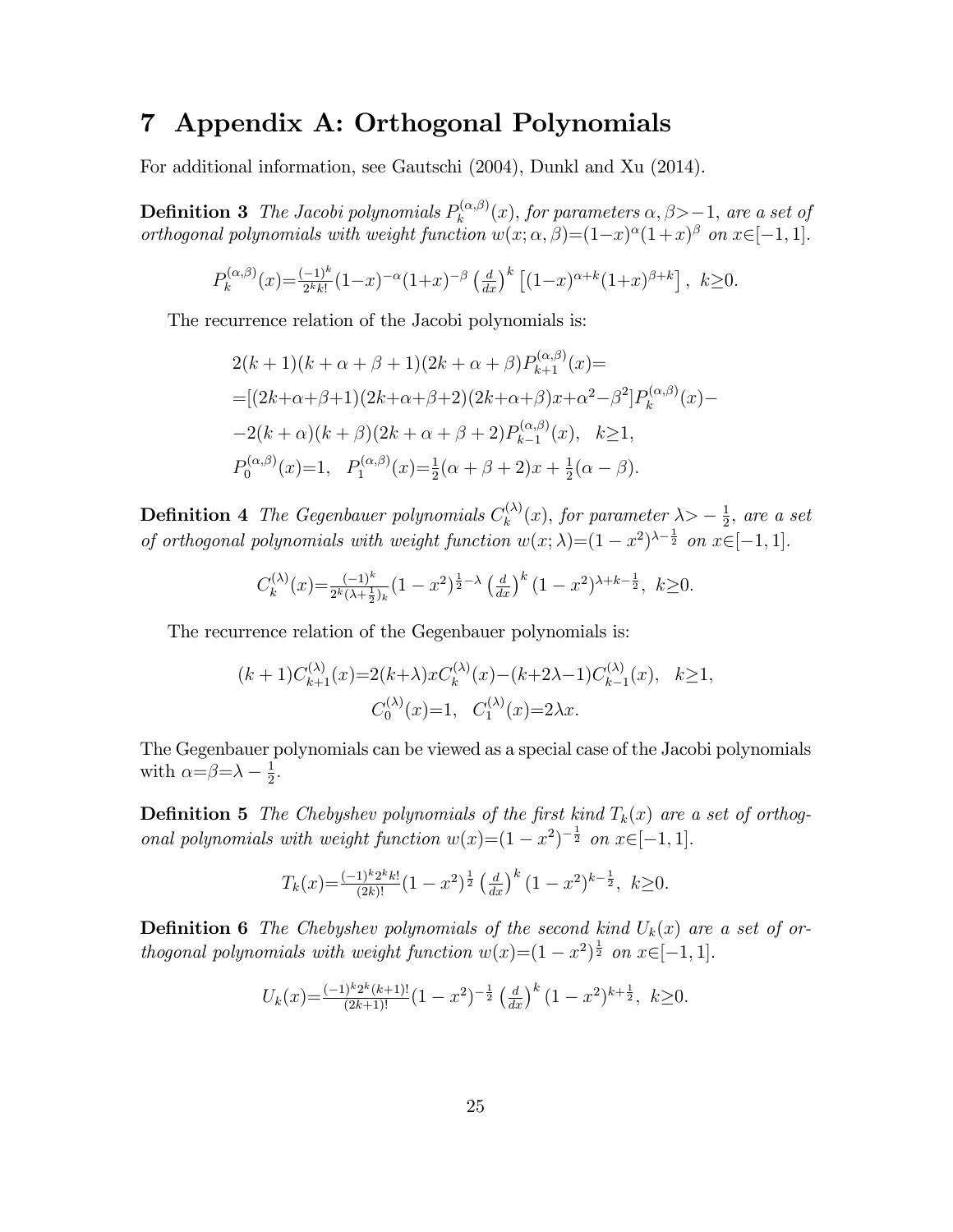The recurrence relation of the Chebyshev polynomials is:

$$
y_{k+1}=2xy_k-y_{k-1}, k\geq 1,
$$
  
 $y_0=1, y_1(T_k(x))=x, y_1(U_k(x))=2x.$ 

The Chebyshev polynomials of the first and second kind can be viewed as special cases of the Jacobi polynomials with  $\alpha = \beta = -\frac{1}{2}$  $\frac{1}{2}$  and  $\alpha = \beta = \frac{1}{2}$  $\frac{1}{2}$ , respectively. Further, the Chebyshev polynomials of the first and second kind can also be viewed as special cases of the Gegenbauer polynomials with  $\lambda=0$  and  $\lambda=1$ , respectively.

**Definition 7** The Legendre polynomials  $P_k(x)$  are a set of orthogonal polynomials with weight function  $w(x)=1$  on  $x\in[-1, 1].$ 

$$
P_k(x) = \frac{(-1)^k}{2^k k!} \left(\frac{d}{dx}\right)^k (1 - x^2)^k, \ k \ge 0.
$$

The recurrence relation of the Legendre polynomials is:

$$
(k+1)P_{k+1}(x)=(2k+1)xP_k(x)-kP_{k-1}(x), k\geq 1,
$$
  

$$
P_0(x)=1, P_1(x)=x.
$$

The Legendre polynomials can be viewed as a special case of the Jacobi polynomials with  $\alpha = \beta = 0$ . Further, the Legendre polynomials can also be viewed as a special case of the Gegenbauer polynomials with  $\lambda = \frac{1}{2}$  $\frac{1}{2}$ .

**Definition 8** The Hermite polynomials  $H_k(x)$  are a set of orthogonal polynomials with weight function  $w(x)=e^{-x^2}$  on  $x \in \mathbb{R}$ .

$$
H_k(x) = (-1)^k e^{x^2} \left(\frac{d}{dx}\right)^k e^{-x^2}, \ k \ge 0.
$$

The recurrence relation of the Hermite polynomials is:

$$
H_{k+1}(x)=2xH_k(x)-2kH_{k-1}(x), \quad k\geq 1,
$$
  

$$
H_0(x)=1, \quad H_1(x)=2x.
$$

**Definition 9** The Laguerre polynomials  $L_k^{(\alpha)}$  $\mathcal{L}_{k}^{(\alpha)}(x)$ , for parameter a> - 1, are a set of orthogonal polynomials with weight function  $w(x; a) = e^{-x} x^{\alpha}$  on  $x \in \mathbb{R}_+$ .

$$
L_k^{(\alpha)}(x) = \frac{e^x x^{-\alpha}}{k!} \left(\frac{d}{dx}\right)^k \left(e^{-x} x^{k+\alpha}\right), \ k \ge 0.
$$

The recurrence relation of the Laguerre polynomials is:

$$
(k+1)L_{k+1}^{(\alpha)}(x)=(2k+\alpha+1-x)L_k^{(\alpha)}(x)-(k+\alpha)L_{k-1}^{(\alpha)}(x), \quad k\geq 1,
$$
  

$$
L_0^{(\alpha)}(x)=1, \quad L_1^{(\alpha)}(x)=\alpha+1-x.
$$

The classical Laguerre polynomials corresponds to  $\alpha=0$ .